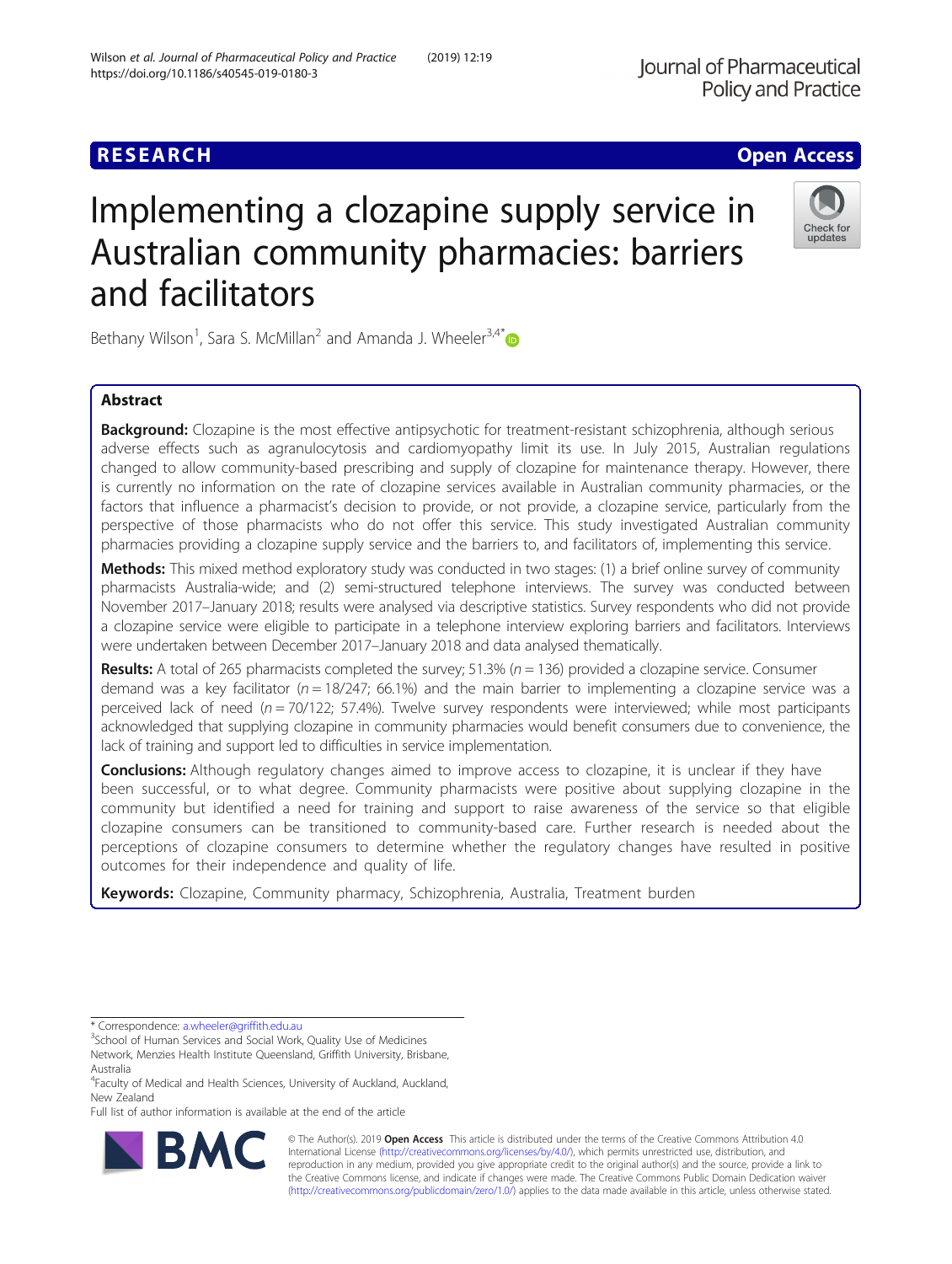# Background

Schizophrenia is a complex and long term mental illness that typically emerges in late adolescence or early adulthood [\[1\]](#page-12-0). It is characterised by psychotic symptoms that are broadly divided into positive and negative effects [\[1](#page-12-0)]. Individuals with schizophrenia typically experience positive symptoms, including hallucinations, delusions, disorganised speech and behaviour, and negative symptoms such as a flattened affect or reduction in emotional expressiveness, lack of motivation and social withdrawal [[1\]](#page-12-0). Schizophrenia is ranked in the top 20 causes of disability globally and is estimated to affect 21 million people worldwide [\[2,](#page-12-0) [3\]](#page-12-0).

Internationally, second-generation (atypical) antipsychotics, with the exception of clozapine, are the first-line treatment options for schizophrenia [\[1,](#page-12-0) [4](#page-12-0), [5\]](#page-12-0). It is estimated that 30% of people with schizophrenia continue to experience persistent symptoms of varying severity despite first-line antipsychotic treatment [[6\]](#page-12-0). In Australia, current guidelines recommend clozapine use in the management of treatment-resistant schizophrenia (TRS) where individuals are non-responsive to, or intolerant of, at least two antipsychotic agents other than clozapine [\[7](#page-12-0)]. In most countries where clozapine is available, consumers are required to be registered with a haematological monitoring program due to the associated risk of agranulocytosis, a blood dyscrasia affecting white blood cells [[1,](#page-12-0) [8\]](#page-12-0). In Australia, mandatory and ongoing haematology monitoring for the duration of clozapine treatment is required prior to any clozapine supply being dispensed; a full blood count is needed every week for the first 18 weeks of treatment and then every four-weeks with continuing use. This monitoring program allows consumers at risk of developing agranulocytosis to be identified before it becomes life-threatening, and may be one of the factors involved in reducing associated mortality rates [\[9\]](#page-12-0).

The difference in mortality between clozapine and other antipsychotic drugs might be attributable to more intensive monitoring during clozapine treatment, increased effectiveness of clozapine, low safety of other drugs, or all these factors.

Internationally, rates of clozapine use for people with schizophrenia vary greatly, with only 2–3% in some areas of the United States of America (USA) [[10\]](#page-12-0) and up to 60% in China [\[11](#page-12-0)]. Although clozapine prescribing rates have been steadily increasing in Australia [\[12](#page-12-0), [13](#page-12-0)], data indicates that clozapine is being prescribed at a lower rate than the estimated prevalence of TRS [[13](#page-12-0)]. From dispensing data obtained from the PBS (Pharmaceuticals Benefit Scheme), $1$  it was estimated that 8.3% of people with schizophrenia from Queensland, Australia, were treated with clozapine in 2013 [[12\]](#page-12-0).

The global difference in clozapine prescribing rates reflects variations in clozapine registration (i.e. therapeutic indications) and supply regulations, including prescribing, monitoring and dispensing. Clozapine is one of the most commonly used antipsychotics in China and, unlike other countries, is used in the management of a number of psychiatric disorders including mania, treatment-resistant depression and substance abuse (14). A comparison of the provision of clozapine in China, Denmark, Ireland, Japan, The Netherlands, New Zealand (NZ), Romania, the United Kingdom (UK) and the USA, found that the majority of these countries have national prescribing guidelines allowing for its availability in primary care settings [[14](#page-12-0)]. For example, the Netherlands, UK, USA and NZ allow general practitioners (GP's) to prescribe clozapine [[14](#page-12-0)]. A shared-care arrangement is used in the UK and NZ for clozapine consumers with stable mental state and blood monitoring after the first 18 weeks of treatment [[14](#page-12-0)]. Care is provided by a GP, under the ongoing supervision of a psychiatrist [\[15\]](#page-12-0), allowing community pharmacies registered with the relevant haematological monitoring program to dispense clozapine [\[14](#page-12-0)].

Prior to the 2015 regulatory changes in Australia, people taking clozapine were required to see a hospitalbased psychiatrist every three to six months for their regular clozapine prescription and then have this dispensed at the associated hospital pharmacy every four-weeks  $[16]$  $[16]$ . These strict supply arrangements were perceived to significantly impact on a consumer's ability to access clozapine and contributes to underutilisation and indirectly, adding to the treatment burden that is experienced by those with TRS [[16\]](#page-12-0). Treatment burden is a dynamic and multidimensional concept associated with any tasks related to therapeutic treatment independent of illness, including: interference with daily activities, psychosocial and social impacts, time and travel burden, financial burden, and physical burden such as medication side effects [[17](#page-12-0), [18](#page-12-0)]. While recent evidence has highlighted that treatment burden may be less of a concern for a small sample of clozapine con-sumers in Australia [[19\]](#page-12-0), in general, treatment burden is known to influence medication adherence and consequently, consumer wellbeing [\[17](#page-12-0), [18\]](#page-12-0).

In an attempt to improve access to clozapine and reduce treatment burden, in July 2015, the Australian Federal Government amended legislation to allow communitybased prescribing and dispensing of clozapine [\[16,](#page-12-0) [20](#page-12-0)]. These changes were part of the Highly Specialised Drugs Program, which also permitted HIV antiretroviral medications and hepatitis B medications to be prescribed and supplied in the community. The changes permitted GP's to prescribe, and community pharmacies to dispense, clo-zapine for maintenance treatment [\[16](#page-12-0)]. Maintenance treatment is characterised by completion of at least 18 weeks treatment under the supervision of a psychiatrist, the clozapine dose is considered stable, and the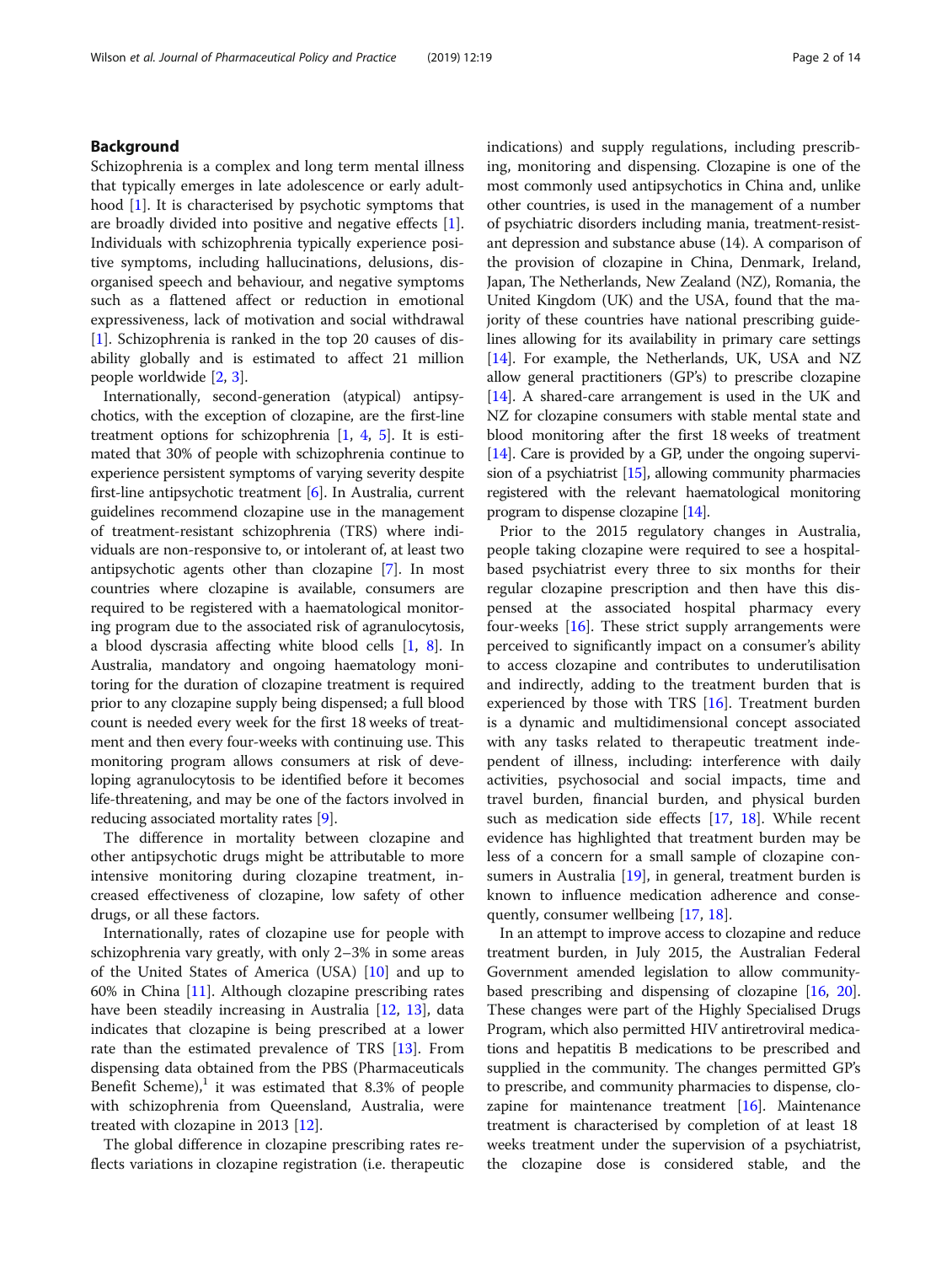psychiatrist approves community-based care [\[7\]](#page-12-0). Community pharmacies wanting to dispense clozapine are required to register with a haematological monitoring program based on the brand of clozapine supplied [[16](#page-12-0)]; pharmacists are responsible for checking that valid haematological results are within the safe range prior to clozapine supply.

Community pharmacies are readily accessible to most Australians with currently over 5700 community pharmacies [[21\]](#page-12-0) and 28,820 fully registered pharmacists [\[22](#page-12-0)]. A recent Government Inquiry identified that community pharmacies are generally well distributed throughout urban, rural and remote regions of Australia [[23\]](#page-12-0). For example, the Pharmacy Guild of Australia, the organisation that represents community pharmacy owners, reported that consumers in country areas live, on average, just over six kilometres away from the nearest pharmacy [\[24\]](#page-12-0). Pharmacists play a vital role in ensuring the provision of timely access to necessary medicines for all Australians; community pharmacies are well placed to improve clozapine access to consumers in urban, rural and remote areas.

However, there is limited detail about the factors that influence a community pharmacy's decision to implement a clozapine supply service. In 2016, Gan and O'Reilly [\[25](#page-12-0)] explored the attitudes of Australian community pharmacists who were currently providing a clozapine supply service. The authors identified numerous benefits for consumers and pharmacists alike, such as better rapport and relationships between both parties, the provision of holistic care, and increased consumer access to clozapine [[25\]](#page-12-0). Ultimately, transitioning eligible consumers from hospital settings to less restrictive models of care, such as community-based prescribing and dispensing, is expected to provide normality, flexibility, improved quality of life, greater satisfaction and reduced stigma for clozapine consumers [\[15](#page-12-0)].

Gan and O'Reilly noted in their study that there was no information on the number of community pharmacies in Australia which provided clozapine since the regulatory changes were implemented [\[25](#page-12-0)]. Furthermore, the perspectives of Australian community pharmacists who do not dispense clozapine have not yet been explored. Therefore, the aims of this research were to: i) identify the number of community pharmacies in Australia providing a clozapine supply service; and ii) explore the barriers and facilitators to implementing a clozapine supply service in Australian community pharmacies.

## Study design overview

Similar to Gan and O'Reilly [[25\]](#page-12-0), this mixed-method exploratory study was conducted in two stages. Stage One was an online Australia-wide survey, and in Stage Two semi-structured interviews were conducted with community pharmacists who did not provide a clozapine service. Ethical approval was obtained from a University Human Research Ethics Committee (GU Ref No: 2017/ 909).

# **Methods**

#### Stage one

A brief online survey was used to identify the number of pharmacies who provided a clozapine supply service and the factors that influenced a pharmacist's decision whether or not to provide this service. Stage One respondents were community pharmacy owners, managers or lead pharmacists as they were likely to be involved in decision-making about implementing a clozapine supply service. Survey development was informed by the limited literature on clozapine supply within community pharmacies [[25\]](#page-12-0), and research exploring the uptake of other professional services in similar contexts [[26,](#page-12-0) [27](#page-12-0)]. Survey piloting was undertaken by three community pharmacists and two research supervisors (SM and AW). To improve response rates, the survey (outlined in Table [1](#page-3-0)), was designed to take less than 5 minutes to complete using Survey Monkey©, an accessible, user-friendly survey tool able to be completed on a mobile device.

A variety of recruitment methods were used to contact the study population because a national electronic database with email contact details for community pharmacies, or pharmacists, was not available. Recruitment methods included: emailing information about the study (with a link to the survey) to professional colleagues and pharmacy banner groups; placing advertisements with a link to the survey in pharmacy newsletters; obtaining advertising support from a professional pharmacy organisation; cold-calling community pharmacies, and snowballing (i.e. respondents were asked to email their colleagues and/or networks with information about the study, and a link to the survey). Additionally, community pharmacy phone numbers were available on separate registers for six of the seven states and territories in Australia2 (Queensland was the exception) and other contact information was found through online databases such as the White Pages™, and The Pharmacy Guild of Australia 'Find a Pharmacy Service' [\[28](#page-12-0)].

A total of 781 pharmacies were contacted by email  $(n = 738)$  or phone  $(n = 43)$  during November 2017 to January 2018. Promotional e-mails that included the survey link were used as they did not interrupt a pharmacist's workflow and allowed greater flexibility to respond during non-work or off-peak hours. In cases where email contact details were not available, pharmacies were contacted by telephone to request the pharmacy email so that the survey invitation could be sent. Completion of the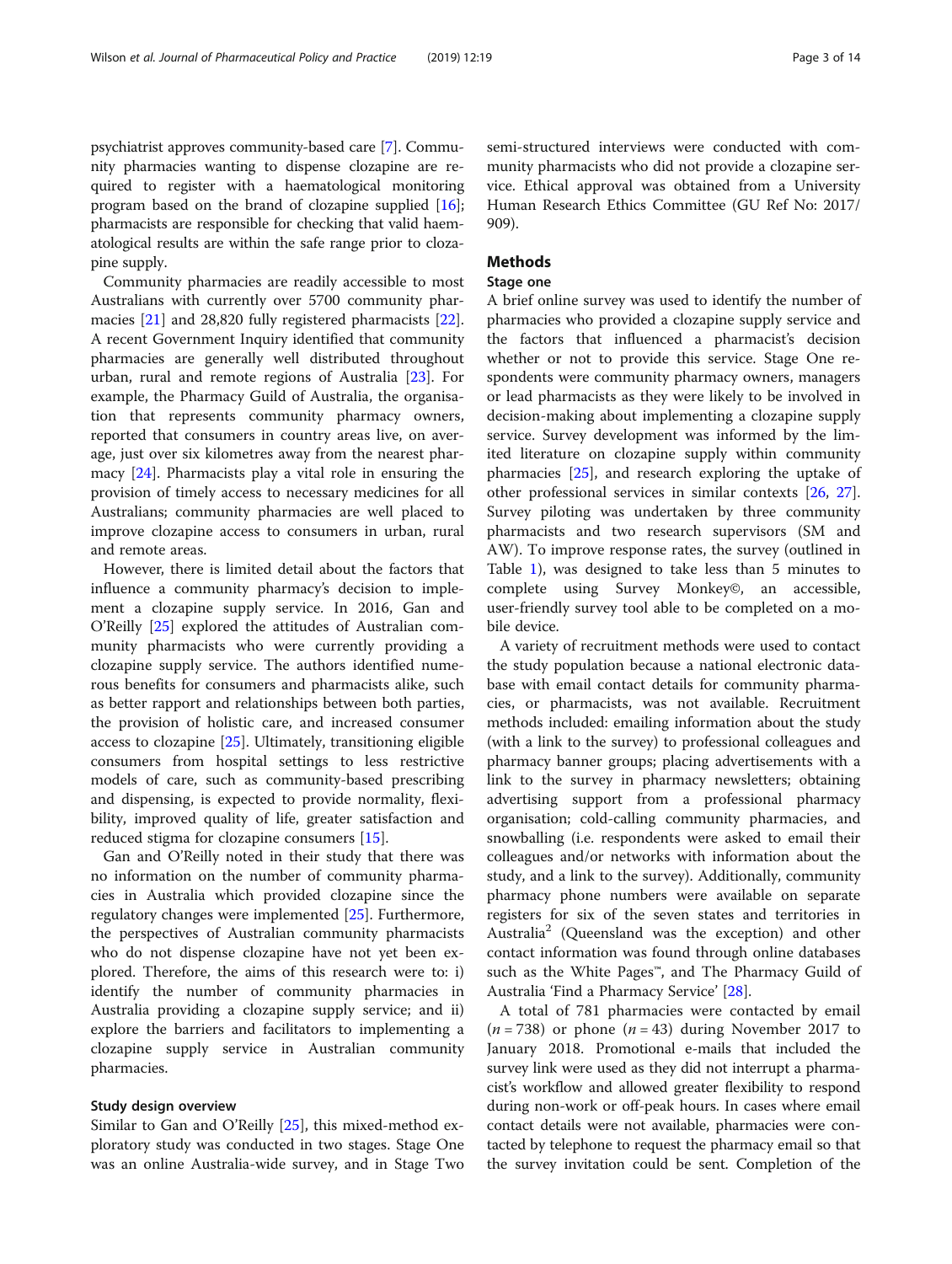## <span id="page-3-0"></span>Table 1 Stage One Survey

| Demographic questions                                                  |                                  |
|------------------------------------------------------------------------|----------------------------------|
| Pharmacy name and participant role (owner, manager or other)           |                                  |
| Do you provide other professional services in your pharmacy? (Tick all |                                  |
| that apply)                                                            |                                  |
| None                                                                   |                                  |
| Home medicines review (HMR)                                            |                                  |
| Residential medication management review (RMMR)                        |                                  |
| MedsCheck and/or Diabetes MedsCheck                                    |                                  |
| Diabetes screening trial (as part of the Sixth Community Pharmacy      |                                  |
| Agreement)                                                             |                                  |
| Dose administration aids                                               |                                  |
| Aboriginal health services                                             |                                  |
| Opioid substitution therapy (OST)                                      |                                  |
| Harm reduction (sharps/needle care)                                    |                                  |
| Pain management                                                        |                                  |
| Other (please specify)                                                 |                                  |
| Do you currently provide a clozapine supply service? Yes or No         |                                  |
| Questions for providers (Yes)                                          | Questions for non-providers (No) |
| How long have you been                                                 | Have you been approached by a    |

supplying clozapine?  $< 6$  months; 6 months–1 year; 1-2 years; 2 + years consumer requesting clozapine supply? Yes or No How many consumers do you supply clozapine to? Nil; 1–5; 6–10; 11–15; 16+ Have you ever considered providing a clozapine supply service? Yes or No Did you undertake training to supply clozapine? No - would you like training, if so what? Yes - please specify How do clozapine consumers get referred to your pharmacy? What influenced your decision to provide a clozapine supply service? (select all that apply) -Remuneration -Access to education/training -Pharmacists knowledge of clozapine and clozapine monitoring be supplied in the community systems apply) -Lack of time assistance

-Relationship with prescribers -Consumer demand for supply -Pharmacist confidence in ability to supply clozapine -Access to consumer notes -Adequate space & resources -Other (please specify)

What factors influenced your decision not to provide a clozapine service? (select all that -Limited financial return -Lack of access to training -Increased resource requirements -Lack of external support/ -Clozapine has difficult supply arrangements -Do not believe clozapine should -Lack of a need to provide service -Difficulties in communication with prescribers -Poor communication about regulatory changes -Limited knowledge of clozapine monitoring requirements -Other (please specify) Are you interested in discussing this further in a 15–20 min telephone interview?

survey was taken as consent to participate. To encourage Stage One participation, an opportunity to win one of five \$50 (AUD) gift vouchers was offered.

Yes or No

The research team contacted the two national haematological monitoring programs (ClopineConnect™ and Clozaril Patient Monitoring System™) and State and Territory Health Departments. No data on the number of community pharmacy clozapine supply services were obtained from any of these sources as they were unable to provide this information.

#### Data analysis

Descriptive statistical analysis involved the use of Microsoft Excel©; data were summarised using frequencies and percentages.

# Stage two

Semi-structured telephone interviews were undertaken to obtain a more in-depth understanding of the barriers and facilitators to implementing a clozapine supply service in the community pharmacy setting. The semi-structured interview guide (Table 2) was developed from previous research exploring the uptake of professional services in Australian community pharmacies [[26](#page-12-0), [27](#page-12-0)]. The interview was piloted with four community pharmacists to assess the suitability and effectiveness of interview questions, technique and timing, and with both research supervisors (SM, AW) to ensure consistency of data collection.

# Participants and data collection

Respondents who completed Stage One were invited to participate in a semi-structured interview if their community pharmacy did not provide a clozapine supply service. Interviews were conducted via telephone to allow pharmacists Australia-wide to participate and were timed to take approximately 20 min. All interviews were audio-recorded with consent, transcribed verbatim by the interviewer (BW) and de-identified using a unique code.

All transcripts were quality checked by another research team member (SM) to ensure accuracy. Participants were offered a copy of their individual transcript to check meaning or provide further clarification; a \$30 gift voucher was posted to them in appreciation of their time. At the interview conclusion, a written debrief was provided to the research team to discuss key ideas and provided the lead author (BW) with an opportunity to reflect on each interview experience.

#### Table 2 Stage Two Interview Guide

1. From your survey response, we understand you do not supply clozapine. What did you think about the regulatory changes that allowed clozapine to be accessed in community pharmacies?

2. Have you considered supplying clozapine in your pharmacy? If yes, why did you choose to not supply?

3. What are your thoughts/opinions on providing clozapine in the community?

4. What do you think are the benefits of supplying clozapine in the community (benefits for both health professionals and consumers)?

5. What do you think are possible issues/concerns supplying clozapine in the community (for both health professionals and consumers)?

6. What support do community pharmacies need to implement clozapine supply services?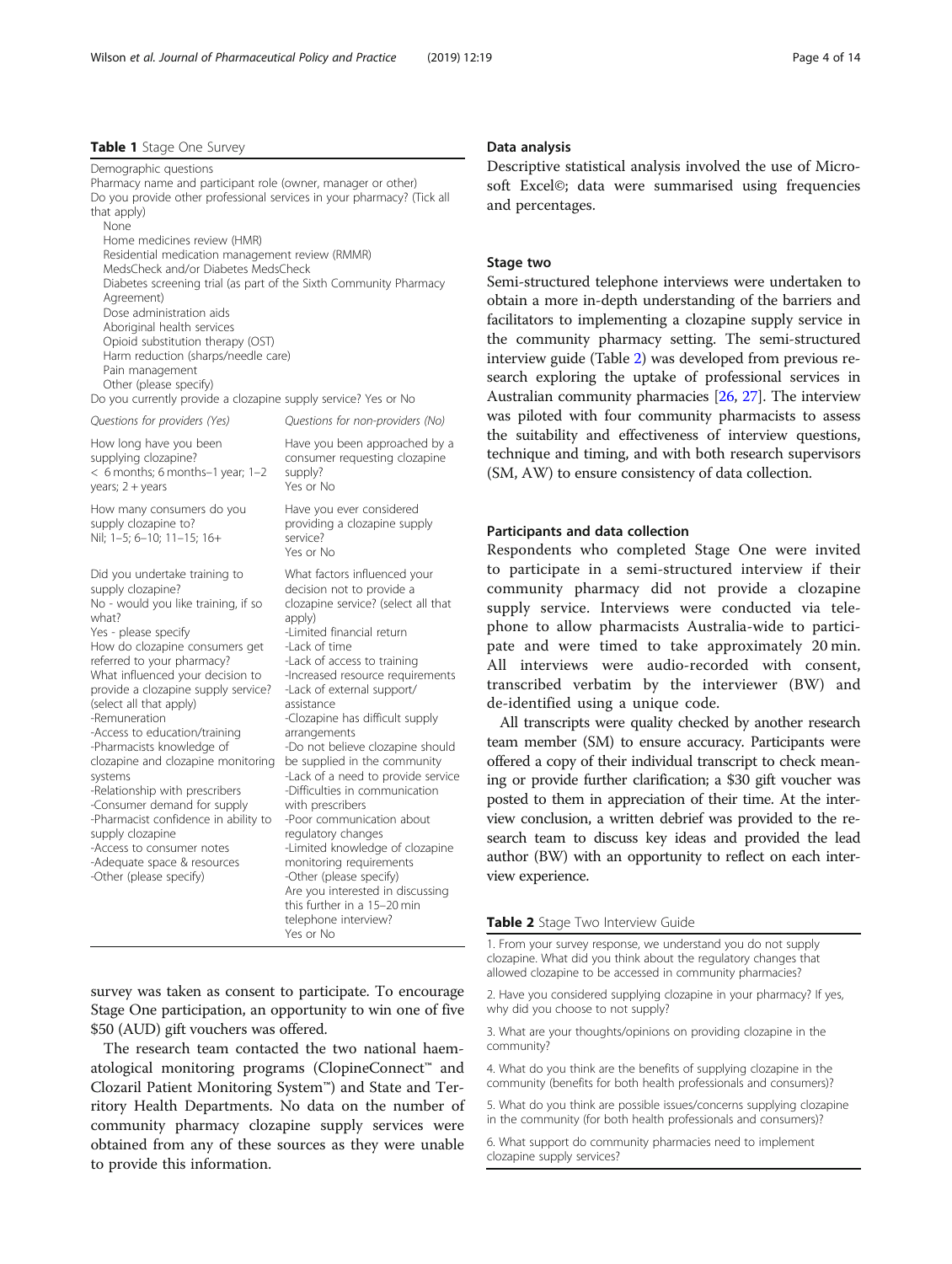# <span id="page-4-0"></span>Data analysis

The approach to data analysis was descriptive thematic analysis and based on the phases of thematic analysis developed by Braun and Clarke [\[29](#page-12-0)], in which themes are derived from the data itself. Interview transcripts were read and re-read and general themes were identified by the researcher (BW). Categories were then generated, which were confirmed by a research supervisor (SM). The research team as a whole then reviewed themes and categories to ensure reliability of the analysis.

# Results

Verbatim quotes from interviews and survey text are interspersed throughout this section to contextualise the data.

Table 3 Survey Respondent Characteristics

# Stage one

Of the approximately 5700 community pharmacies in Australia [[21](#page-12-0)], this survey was completed by 265 (Table 3), representing 4.6% of community pharmacies in Australia. As a variety of recruitment methods were used, and the research team was unable to track individual uptake, the overall response rate could not be calculated. The majority of respondents were working in independent pharmacies  $(n = 156/262; 59.5%)$  and were mostly pharmacy owners  $(n = 112/264; 42.4\%)$ . Just over half of the responses were from Queensland and New South Wales. This response rate is consistent with the representation of 50% of all Australian community pharmacies in these two states [[30,](#page-12-0) [31](#page-12-0)]. A total of 136 respondents (51.3%) provided a clozapine supply service in their pharmacy at the time of the survey. Table 3 shows that South Australia had the highest number of

| Variable                                              | $\mathsf{n}$   | $\%$ | n                 | $\%$                                              | n.             | $\%$                                       |  |
|-------------------------------------------------------|----------------|------|-------------------|---------------------------------------------------|----------------|--------------------------------------------|--|
| State/Territory ( $n = 265/5700$ )                    |                |      | $(n = 136)$       | Clozapine Service <sup>a</sup>                    |                | No Service <sup>a</sup> ( $n = 129$ )      |  |
| Queensland                                            | 69             | 26.0 | 33                | 47.8                                              | 36             | 52.2                                       |  |
| New South Wales                                       | 67             | 25.3 | 41                | 61.2                                              | 26             | 38.8                                       |  |
| Victoria                                              | 45             | 17.0 | 22                | 48.9                                              | 23             | 51.1                                       |  |
| Western Australia                                     | 42             | 15.9 | 18                | 42.9                                              | 24             | 57.1                                       |  |
| South Australia                                       | 22             | 8.3  | 15                | 68.2                                              | $\overline{7}$ | 31.8                                       |  |
| Australian Capital Territory                          | $\overline{7}$ | 2.6  | 5                 | 71.4                                              | $\overline{2}$ | 28.6                                       |  |
| Tasmania                                              | 5              | 1.9  | 1                 | 20.0                                              | $\overline{4}$ | 80.0                                       |  |
| Northern Territory                                    | 3              | 1.1  | $\qquad \qquad -$ | $\overline{\phantom{a}}$                          | 3              | 100.0                                      |  |
| Unknown                                               | 5              | 1.9  | 1                 | 25.0                                              | $\overline{4}$ | 75.0                                       |  |
| Professional Pharmacy Services provided (n = 263/265) |                |      |                   | Clozapine Service <sup>b</sup><br>$(n = 136/136)$ |                | No Service <sup>b</sup><br>$(n = 127/129)$ |  |
| Dose Administration Aids                              | 254            | 96.6 | 132               | 97.1                                              | 122            | 96.1                                       |  |
| MedsCheck <sup>c</sup>                                | 234            | 89.0 | 119               | 87.5                                              | 115            | 90.6                                       |  |
| Home Medicines Reviews <sup>d</sup>                   | 169            | 64.3 | 94                | 69.1                                              | 75             | 59.1                                       |  |
| Opioid Substitution Therapy                           | 135            | 51.3 | 76                | 55.9                                              | 59             | 46.5                                       |  |
| Harm Reduction <sup>e</sup>                           | 133            | 50.6 | 71                | 52.2                                              | 62             | 48.8                                       |  |
| Pain Management <sup>†</sup>                          | 86             | 32.7 | 44                | 32.4                                              | 42             | 33.1                                       |  |
| Diabetes Screening Trial <sup>9</sup>                 | 58             | 22.1 | 29                | 21.3                                              | 29             | 22.8                                       |  |
| <b>RMMR</b> <sup>h</sup>                              | 41             | 15.6 | 26                | 19.1                                              | 15             | 11.8                                       |  |
| Aboriginal Health Services <sup>i</sup>               | 32             | 12.2 | 14                | 10.3                                              | 18             | 14.2                                       |  |
| None                                                  | 3              | 1.1  | $\overline{2}$    | 1.5                                               | $\mathbf{1}$   | 0.8                                        |  |
| Other                                                 | 33             | 12.5 | 15                | 11.0                                              | 18             | 14.2                                       |  |

<sup>a</sup>Percentage across each State or Territory; <sup>b</sup>Percentage of clozapine or non-clozapine supply pharmacies that provide the specified Professional Pharmacy Services; <sup>c</sup>a remunerated service in which a pharmacist reviews a consumer's medication in a consultation in the pharmacy; <sup>d</sup> an accredited pharmacist conducting a medicine review within a consumer's home; <sup>e</sup> opioid replacement therapy and needle and syringe program; <sup>†</sup> any service related to pain management, including risk assessment for analgesic misuse; <sup>g</sup> a Sixth Community Pharmacy Agreement research project exploring the clinical and cost-effectiveness of diabetes screening interventions within the pharmacy setting; <sup>h</sup> A Residential Medication Management Review is similar to a Home Medicines Review but within an aged care setting; <sup>i</sup> Services provided in collaboration with Aboriginal Health Services; <sup>j</sup> Other includes immunisations, sleep apnoea management, weight management, HbA1c monitoring, stroke risk assessment, cholesterol screening, iron testing, medical certificates & wound management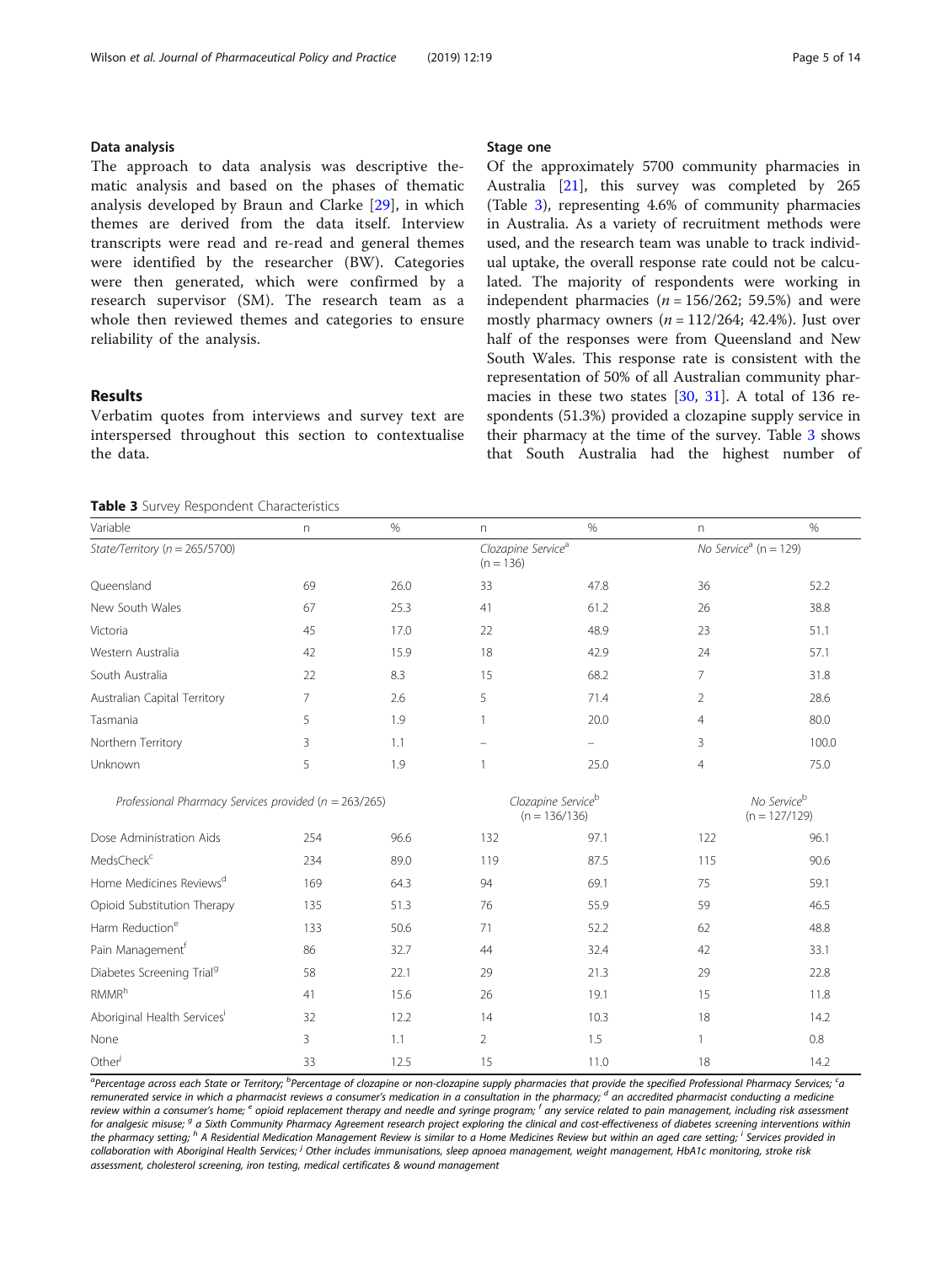respondents providing the service, and Northern Territory had the smallest. Provision of other professional services in the pharmacy was found to be similar, irrespective of whether the pharmacy provided a clozapine supply service or not (Table [3\)](#page-4-0).

The other professional services most commonly provided by pharmacies were dose administration aids  $(n = 254/263; 96.6%)$  and MedsCheck  $[32]$  $[32]$  which is an in-pharmacy medication review service focused on the quality use of medicines  $(n = 234/263; 89.0\%)$ . Three respondents indicated that their community pharmacy provided no professional services and one respondent did not answer this question.

## Pharmacies providing a clozapine supply service ( $n = 136$ )

Follow-up questions on barriers and facilitators were answered by 127 respondents (93.4%). Most pharmacies supplied clozapine to five or less consumers ( $n = 80/127$ ; 63.0%) and had implemented the clozapine service more than 2 years prior to the survey  $(n = 68/127; 53.5\%).$ When asked how clozapine consumers were referred to the pharmacy, 39.4% ( $n = 50/127$ ) of respondents stated that this was via local mental health services, followed by local hospitals  $(n = 37/127; 29.1\%)$  or other prescribers  $(n = 31/127; 24.4\%)$ . Almost two-thirds of respondents ( $n = 73/121$ ; 60.3%) had undertaken clozapine training prior to service implementation, which was primarily hosted by a local hospital or a clozapine manufacturer. Of those respondents with no training prior to supplying clozapine  $(n = 48/121; 39.7%)$ , just less than half  $(n = 23,47.9%)$  did not believe that training was necessary. Nearly half of this group indicated that pharmacist knowledge and confidence was a facilitator for service provision. Twenty-two of the respondents who had not completed any training reported that they wanted to be trained; six preferred an online training format and four specifically wanted training on how to resolve issues such as missed doses or blood tests. The three remaining respondents were either unsure about the need for training or did not provide a clear response to this question.

The top three facilitators to supply community-based clozapine were i) consumer need/demand for the service; ii) recommendation from a mental health service or hospital; and iii) a pharmacist's confidence in their ability to safely supply clozapine (Table 4). From the 'other' option, three respondents identified the service as a professional benefit as they already packed clozapine into customer Dose Administration Aids and five respondents identified that clozapine supply was part of their job to contribute to care:

"No reason [to provide service] other than a regular customer wanting to access directly through us. I consider it to be a service to the customer as we don't receive any extra funding and it [dispensing clozapine] entails a fair bit of paperwork and timing regarding ordering of clozapine brand" (ID 109; Male, Pharmacy Owner).

# Pharmacies not providing a clozapine supply service ( $n =$ 129)

A number of these respondents did not complete all the follow-up questions. Overall three-quarters  $(n = 93/123;$ 75.6%) had never been approached to supply clozapine and half had not considered providing a supply service  $(n = 62/122; 50.4\%)$  $(n = 62/122; 50.4\%)$  $(n = 62/122; 50.4\%)$ . Table 5 presents responses to reported barriers: the most frequently cited was a lack of need  $(n = 64/123; 52.5%)$  and the most infrequent was

**Table 4** Characteristics of pharmacies that provide a clozapine supply service  $(n = 127)^{a}$ 

| Characteristics                  | n. | $\%$ |                                             | $\Gamma$ | %    |
|----------------------------------|----|------|---------------------------------------------|----------|------|
| Duration of service availability |    |      | Facilitators for service implementation b   |          |      |
| $< 6$ months                     | 9  | 7.1  | Consumer demand                             | 84       | 66.1 |
| 6 months-1 year                  | 11 | 8.7  | Mental health service/hospital suggested    | 77       | 60.6 |
| 1 year-2 years                   | 39 | 30.7 | Pharmacist confidence to supply clozapine   | 58       | 45.7 |
| $2$ years $+$                    | 68 | 53.5 | Relationship with prescribers               | 49       | 38.6 |
| Number of consumers              |    |      | Pharmacist clozapine & monitoring knowledge | 41       | 32.3 |
| Nil                              | 3  | 2.4  |                                             |          |      |
| $1 - 5$                          | 80 | 63.0 | Remuneration                                | 22       | 17.3 |
| $6 - 10$                         | 24 | 18.9 | Adequate space / resources                  | 20       | 15.7 |
| $11 - 15$                        | 6  | 4.7  | Access to education / training              | 17       | 13.4 |
| $16+$                            | 14 | 11.0 | Access to consumer notes                    |          | 0.8  |
|                                  |    |      | Other <sup>c</sup>                          |          | 13.4 |

<sup>a</sup>127 respondents answered these questions; <sup>b</sup>Multiple answers were allowed; <sup>c</sup>Other includes regular customers requesting clozapine, the opportunity to contribute to care, previously dispensed clozapine in another setting (internationally or in a hospital setting) and clozapine required for Dose Administration Aids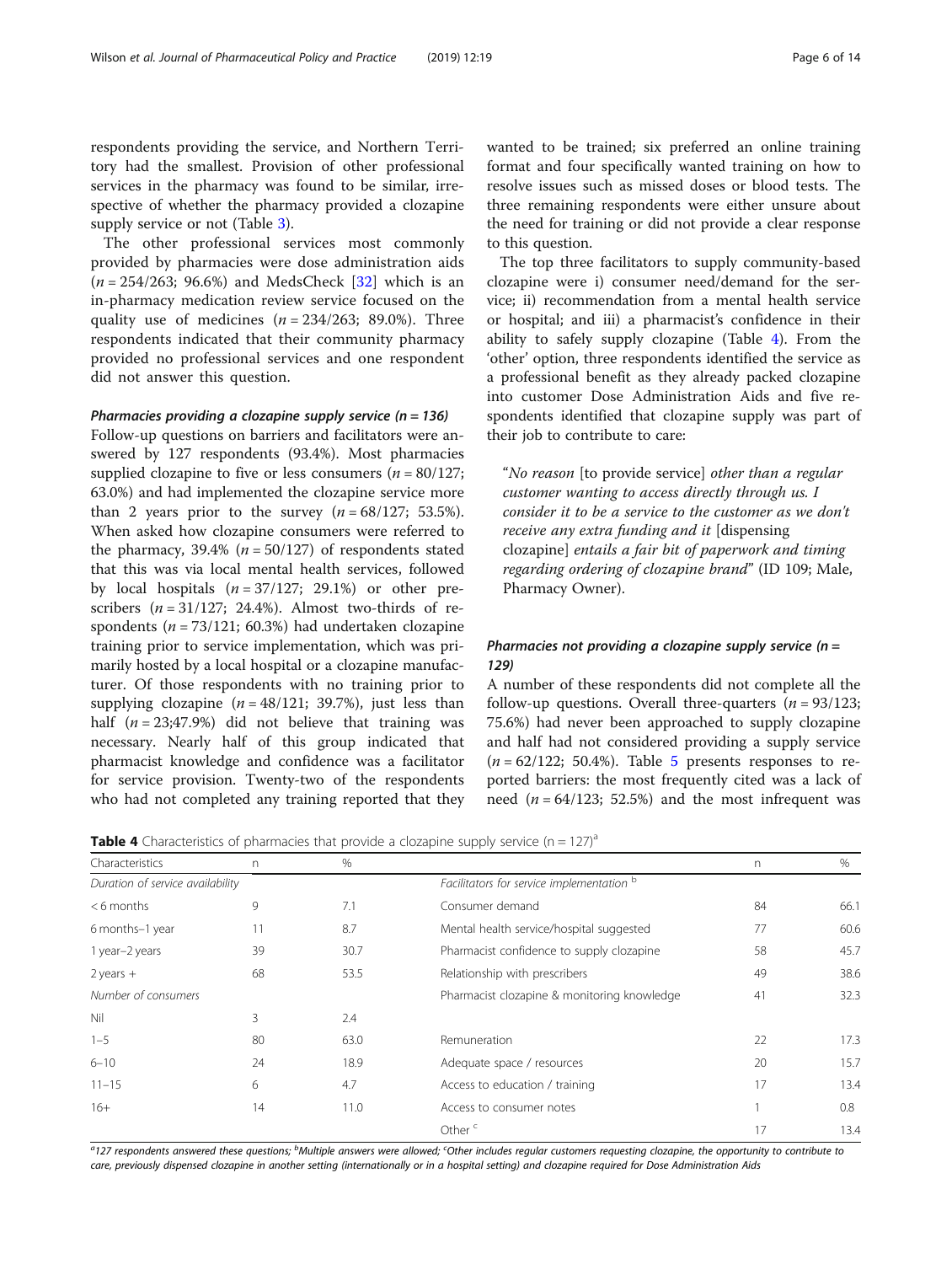<span id="page-6-0"></span>that respondents did not believe clozapine should be supplied in a community setting  $(n = 6)$ . Other issues with implementing a clozapine service included finding information on how to do this effectively, delays from organisation administration in initiating the service and reluctance from local mental health services to refer eligible consumers to their community pharmacy:

## Stage two

Forty-six respondents (37.4%) identified that they were interested in participating in an interview, however 16 did not provide contact information and 18 did not respond to follow-up contact from the researchers (e-mails or phone calls). In total, twelve respondents (9.3%) were interviewed to explore possible reasons for why they did not provide a clozapine supply service. Of these interviewees, there was equal gender and pharmacy role representation (e.g. owner, manager and dispensing pharmacist); four participants were from New South Wales and Western Australia each, and another four were from Queensland, Northern Territory, Australian Capital Territory, and Victoria. Mean interview length was 14.57 min (range 8.25–24.56 min; median 16.31 min). Participants were coded numerically (1 to 12), i.e. P7 represents the seventh pharmacist interviewed. Five key themes were identified: i) pharmacists' attitudes, ii) awareness and demand, iii) support, iv) time, and v) safety.

# Theme 1: attitudes of pharmacists

There was unanimous agreement from interviewees that access to clozapine in a community pharmacy would be beneficial to consumers. The majority stated that transitioning clozapine consumers from hospital to communitybased dispensing would increase medication access and

adherence by decreasing associated travel and wait times. Two participants referred to an environmental benefit when comparing hospital and community pharmacy settings; specifically the friendlier environment in a community pharmacy. Another participant, who had previously dispensed clozapine in a hospital, spoke about the distress when consumers needed to wait for their medication in the busy hospital setting:

"It's [community pharmacy] *a bit more sort of,* personal, they wouldn't have to be speaking through a bulletproof glass window, you know, through a speaker, which is how it is at the hospital….Outpatient dispensary was already quite busy so they [clozapine consumers] would have to wait for long periods of time and I think that didn't help their agitation in those moments" [P9; Male, Pharmacist]

Other benefits noted from community pharmacies dispensing clozapine included improved medication adherence, increased time for safety and monitoring checks by pharmacists, improved integration of clozapine consumers into the community, and relieving the burden on consumers of collecting multiple medications from different locations:

"…if they take clozapine, sometimes they forget to tell the pharmacist that they're on clozapine, and many medications may interact with that. So it's good to have it in one spot, one place." [P1; Male, Pharmacy Owner]

Despite agreement that community-based dispensing would benefit consumers in various ways, pharmacists attitudes towards their role in supplying clozapine

**Table 5** Barriers reported by pharmacies not providing a clozapine supply service  $(n = 122)^{a}$ 

| Barriers to service implementation b                         | n  | %    |
|--------------------------------------------------------------|----|------|
| Lack of need for service (e.g. no clozapine consumers)       | 70 | 57.4 |
| Limited knowledge of monitoring requirements                 | 32 | 26.2 |
| Clozapine has difficult supply arrangements                  | 27 | 22.1 |
| Limited financial return                                     | 25 | 20.5 |
| Lack of time                                                 | 23 | 18.9 |
| Lack of access to training                                   | 22 | 18.0 |
| Lack of external support or assistance                       | 19 | 15.6 |
| Increased resource requirements                              | 18 | 14.8 |
| Poor communication about regulatory changes                  | 16 | 13.1 |
| Difficulties in communication with prescribers               | 13 | 10.7 |
| Do not believe clozapine should be supplied in the community | 6  | 4.9  |
| Other <sup>c</sup>                                           | 24 | 19.7 |

 $^a$ 122 respondents answered these questions;  $^b$ Multiple responses allowed;  $^c$ Other: included no information on how to implement the service, issues in implementing the service or unaware of the service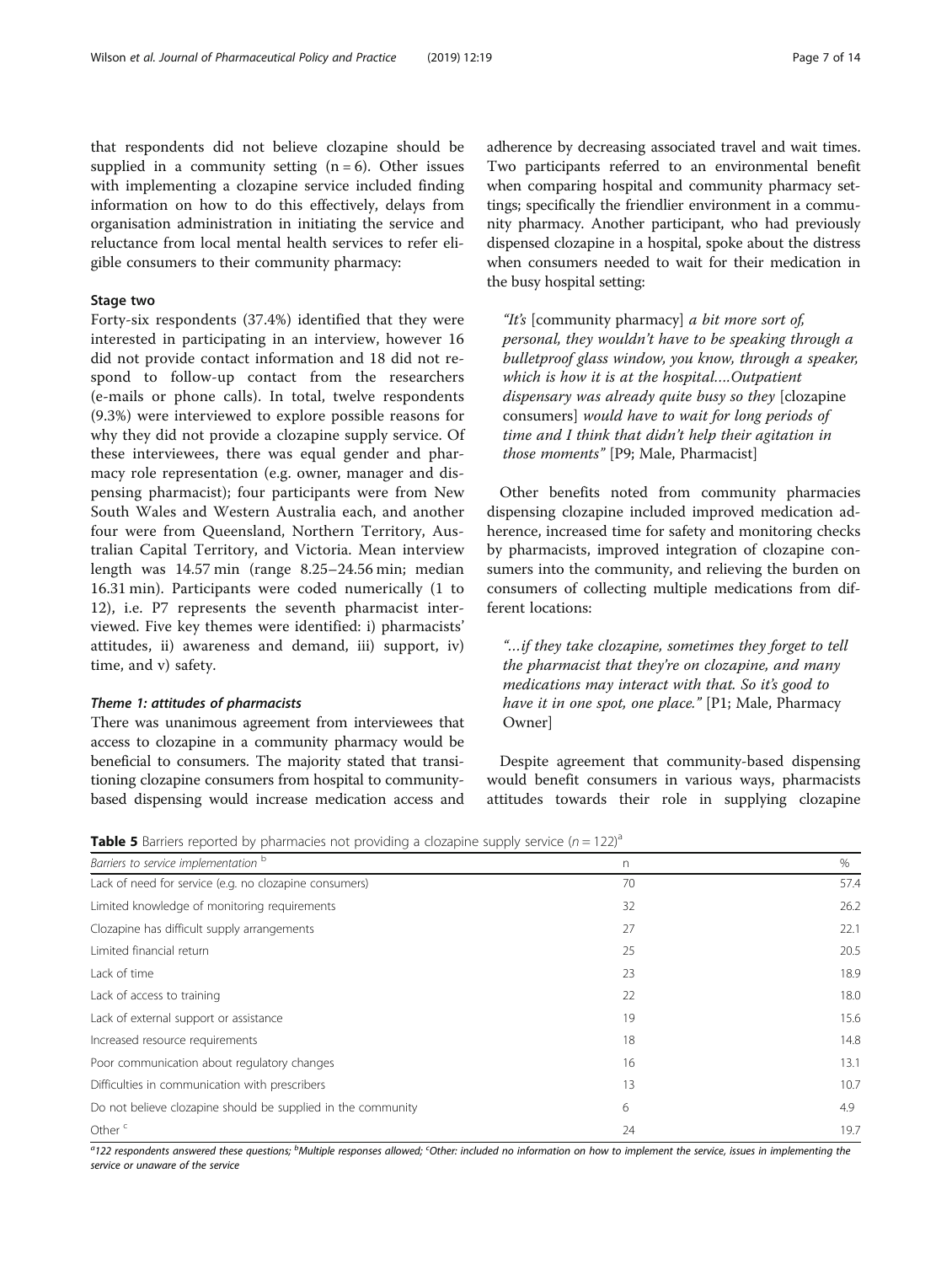differed. Some acknowledged the importance of the community pharmacy's involvement in mental health and believed that supplying clozapine would increase community engagement and provide variety in their dispensing role. Some participants' acknowledged the level of disability associated with schizophrenia and consequently the level of care required for this consumer group:

"…relationships are extremely important. They need time, care and trust" [P10; Female, Pharmacy Owner]

"…you've got to give these people a chance…in terms of their mental health, you're talking the worst of the worst and it's very hard to treat and they can be very unpredictable so, I guess that's why they are on the clozapine" [P9; Male, Pharmacist]

Three participants expressed concerns about the potential for aggression or conflict if they implemented a clozapine supply service in their pharmacy. Two interviewees compared clozapine consumers to those receiving opioid substitution therapy (OST), with respect to safety concerns and the potential for these consumers to become aggressive. One participant, who provided OST, expressed their concerns in the event they were the sole pharmacist on-duty:

"…the kind of patient we get in for clozapine you have to be careful of them, like you should be aware of the type of patient you're dealing with" [P1; Male, Pharmacy Owner]

However, in spite of expressed safety concerns, all three participants stated they would implement a clozapine supply service if there was a demand; ensuring that steps and processes were put in place to minimise and manage conflict:"…if their blood tests don't meet, or it falls outside the window, or when they last requested a script, then they will have to go back and see the prescriber then that is something that is going to happen. There is no just giving a three-day [clozapine] supply<sup>3</sup> or let's forget about it this time. If you have rules in place to ensure that this is what's going to happen up front then you can avoid those issues" [P4; Male, Pharmacist]

Overall, there appeared to be a tension between protecting business interests and providing an important health service for clozapine consumers. While some participants were of the opinion that supplying clozapine was their responsibility as health professionals, others were concerned about how the service would affect other pharmacy staff, colleagues and customers.

# Theme 2: awareness and demand

The majority of participants were able to describe what was involved with a clozapine supply service in general terms, with a particular emphasis on the need for regular blood monitoring.

Awareness varied depending on the participant's previous experience with clozapine. Five participants who were aware of the monitoring requirements stated that they had dispensed clozapine in the past, either in an Australian hospital setting or overseas, while others stated they had heard about it from colleagues or through continuing professional development (CPD) activities. When asked how they would go about implementing the service, participants had difficultly explaining the steps involved, providing limited detail. One participant indicated that they didn't remember anything about the legislation changing (2.5 years previously), and subsequently had forgotten about this 'new' opportunity. Participants explained that whilst they could obtain information from a variety of sources, such as the Pharmaceutical Benefits Scheme [[33](#page-13-0)], the internet, and prescribers, some were unsure where to seek such advice. Four participants asked the interviewer for information about the steps involved in implementing a clozapine supply service.

All interviewees reported, that as far as they were aware, there had been a lack of demand for the service in their local area:

"Because we just haven't had anybody who has come in and said 'can you provide it for me..." [P9; Male, Pharmacist]

When asked if they had ever been approached by a consumer to supply clozapine, only one participant recalled such a request. Ultimately their pharmacy did not provide the service as they had not found the time to look into service implementation."Well I am not aware of a need. No I am sure there is, I am sure we must have patients out there who are being prescribed clozapine but I am not aware of any, and I have not been approached by any." [P5; Male, Pharmacy Owner]

Ultimately, this group of interviewees (i.e. who did not provide a clozapine service), were unaware if any of their current customers were taking clozapine. Some pharmacists assumed that because they hadn't specifically been asked, it was unlikely that there was any demand for this professional service.

# Theme 3: support

To support the uptake of a clozapine supply service, all participants requested further training to ensure pharmacy staff (i.e. pharmacists, pharmacy assistants and dispensing technicians), were competent to supply this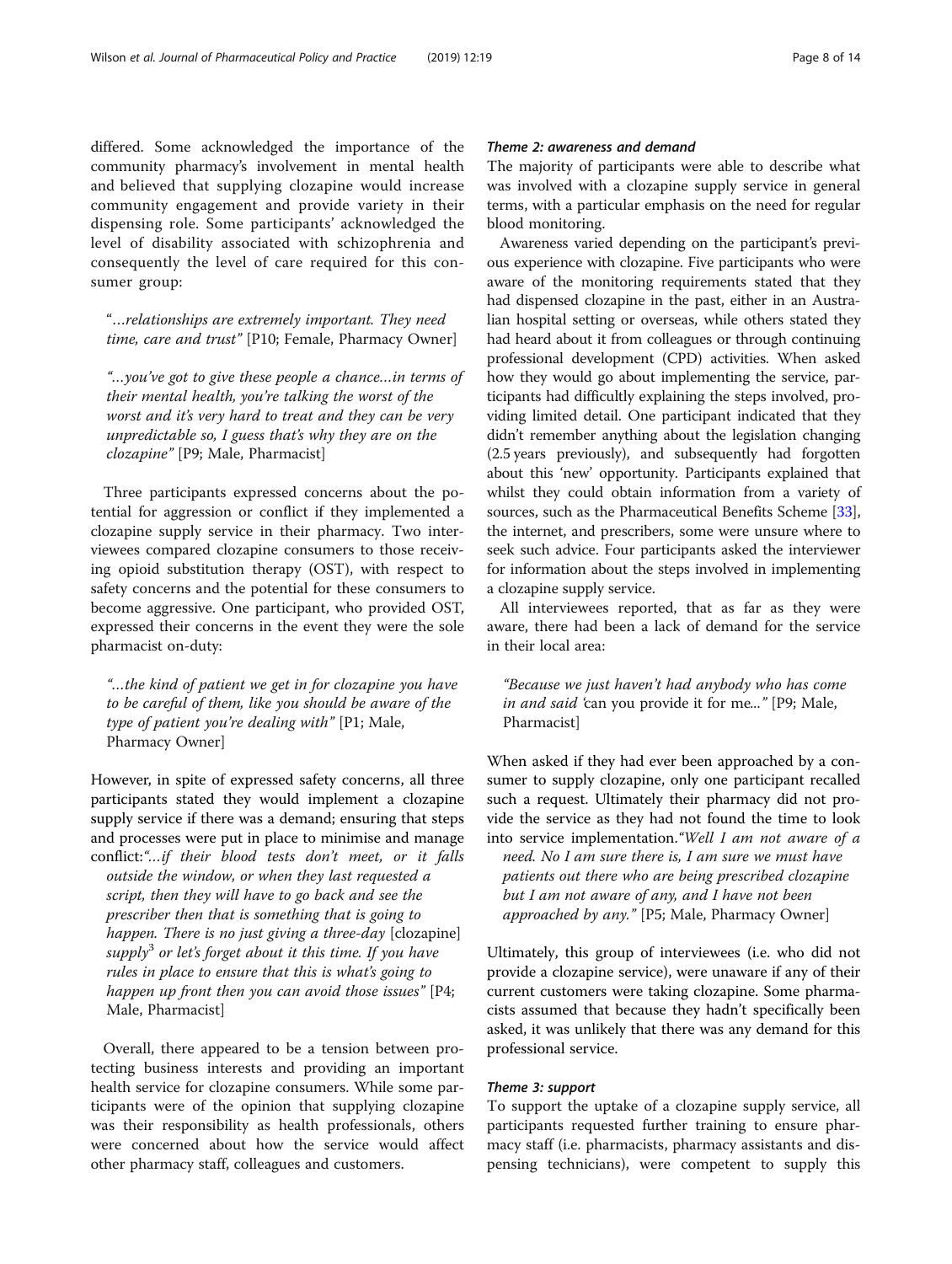medication. The majority of participants wanted a multifaceted approach to training with involvement from local hospitals, pathology services, pharmaceutical companies, prescribers and professional organisations. One participant wanted the opportunity to observe and learn from other clozapine dispensing pharmacists:

"I think it [training/support] could be online with maybe a visit from someone who is, you know, experienced in it, and just you know, knows the kind of pitfalls" [P10; Female, Pharmacy Owner]

Participants also wanted specific training on the different brands of clozapine (Clopine™ and Clozaril™), and the associated haematological monitoring systems, including how to respond if the dedicated monitoring software crashed, to ensure a safe and timely supply of clozapine.

One participant explained that their pharmacy had experienced delays in implementing the service due to issues at their local hospital. This participant was interested in supplying clozapine and had sought advice and support from their local mental health service, however, they had been prevented from initiating the service until the hospital created a clozapine dispensing protocol:

"…that's the only thing that's holding me up at this point and they [hospital] won't let me complete my training or train all my staff until they've got it all [protocols]." <sup>4</sup> [P3; Female, Pharmacy Manager]

One participant who had previously implemented the service, but later stopped because of apparent lack of demand, raised concerns about pharmacists maintaining competence given that pharmacists dispensed clozapine infrequently. For example, remembering the administrative tasks and how to use the associated monitoring software were specific concerns:"...given that we haven't had any scripts, I couldn't see that we going to get in a scenario where we were seeing enough that everyone was going to be on top of it regularly. Like if you've got one patient, that you're seeing once a fortnight, it's not enough that everyone really knows what they're doing and they are confident with the program. As opposed to if you've got half a dozen people where everyone is dispensing clozapine every month, then they are regularly doing it and it's sort of fresh of mind what the procedure is and how to log on to Clopine Connect<sup>™</sup> and that sort of thing." [P12; Male, Pharmacy Owner]

Participants felt that access to ongoing assistance was important in implementing a clozapine supply service and gaps in knowledge should be addressed to support the uptake in community pharmacies.

# Theme 4: safety

A few participants were concerned about the adverse effect profile of clozapine, acknowledging that some of these adverse effects can be life threatening. Particular concerns were raised for pharmacists who had not undertaken training (e.g. locums), who might dispense clozapine without checking that blood results were within safe ranges:

"…if you haven't fully read up on the information and, and know what to look for to identify like with the neutropenia and things like that, and the warning signs, it is, I guess a bit higher risk to the patient and to the pharmacist..." [P2; Male, Pharmacist]

One participant stated that although they initially had concerns about the adverse effects of clozapine, after speaking with a local mental health service they were reassured that this medication could be safely supplied by community pharmacists:"…you know there's the side effects and everything is always quite concerning but they [mental health service personnel] really, you know assured me that, with all the clients that they've had on it, there's only been one that's ever had to be removed and it's been so effective for their patients in really controlling their symptoms…" [P3, Female, Pharmacy Manager]

Two participants were of the opinion that supplying clozapine in a community pharmacy setting might actually increase consumer safety because of access to more complete medication records. Additionally, four participants believed that it may be safer to dispense clozapine in a community pharmacy as these pharmacists often have more time to spend with their consumers, checking for adverse effects and monitoring any changes:"I feel at

hospital, doctors and nurses they don't have time. Then, but also I think pharmacists they are, they are underused professionals. I think we, we have knowledge and we should use our knowledge. And we have time, and more time than other health professionals" [P6; Female, Pharmacist]

# Theme 5: time

Time limitations were acknowledged by most participants. Demands on pharmacists time were amplified because of the increased administrative burden associated with supplying clozapine, such as checking blood results immediately prior to dispensing to ensure that the medication was safe for the individual consumer:

"…just making sure that, for instance, all the test results and all that. There's a bit of liaising with the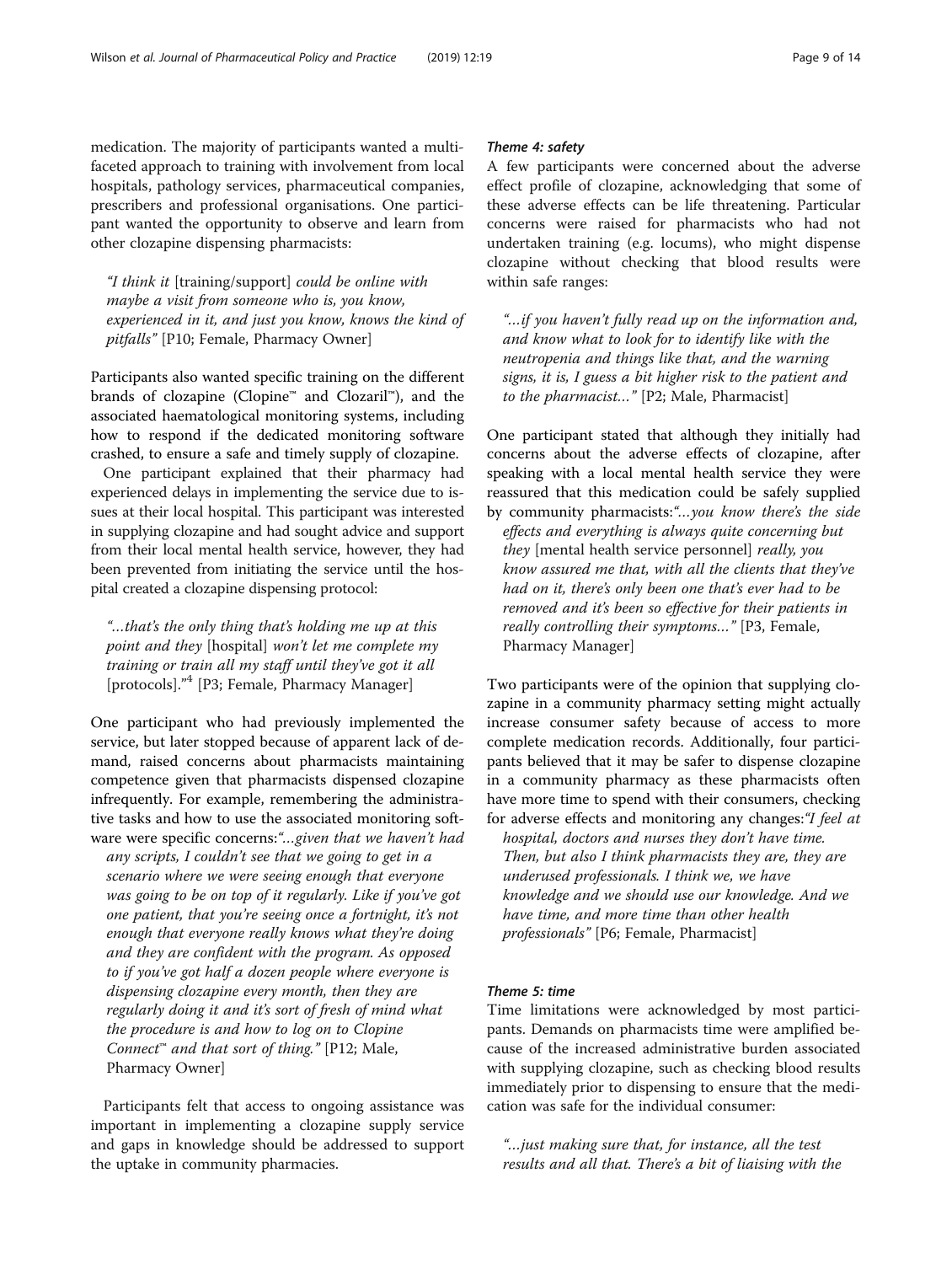doctor and pathology and that sort of thing" [P8; Female, Pharmacy Manager]

Three participants believed that providing a clozapine supply service would be more time consuming than their regular dispensing role, and consequently felt that they should be financially compensated:"…some form of remuneration as well because it does cost money to sort of put these things into place and to pay for the extra resources, staffing resources." [P8; Female, Pharmacy Manager]

There appeared to be a notable tension between time as a benefit to consumers versus time as a barrier to pharmacists; while some participants stated that community pharmacists had more time, others were concerned that they had insufficient time to provide a reliable clozapine service:"…researching and finding out information, and time, you know, because we're all so busy and you just don't get a chance to put these sort of things in place" [P8; Female, Pharmacy Manager]

"It was just a huge ordeal just to, to set up a small little program" [P2; Male, Pharmacist]

One participant recognised the time demands involved with dispensing clozapine because it is often prescribed in quantities which are smaller than those provided in the standard packaged product from the manufacturer. Consequently, pharmacists have to open the original packaging and remove the required quantity of tablets as per prescription instructions.

Overall, some participants acknowledged that the requirements for safely dispensing clozapine were frustrating due to the increased administrative burden, while others felt that clozapine could be more safely supplied in the community setting due to the increased time available from community pharmacists to spend with their consumers.

# **Discussion**

Recent Australian regulatory changes were intended to improve access to clozapine in community pharmacy settings, and increase consumer independence and quality of life [\[34](#page-13-0)]. Ideally, the uptake of clozapine supply services in the community would cover most geographic areas in Australia, and hence, improve equity of access. This study was unable to establish the actual prevalence of clozapine supply within Australian community pharmacies, however preliminary results indicate that there was considerable variability in clozapine supply between States and Territories. None of the three Northern Territory survey respondents supplied clozapine; indicating that, at the time of the study, clozapine was restricted to hospital settings. With just under half of the Northern Territory population living in rural/remote areas, access to a hospital facility dispensing clozapine is practically impossible [\[35\]](#page-13-0). As clozapine must be dispensed within specific blood monitoring time-frames (i.e. within 48 h of the most recent blood test to monitor for haematological effects [[36\]](#page-13-0)), this restricts the ability of hospitals to easily transport supplies of clozapine to rural/remote facilities for consumer collection within the designated time-frame. This time restriction adds another dimension to a medication already associated with considerable treatment burden for consumers. In order to improve community access to clozapine, dispensing pharmacies need to cover all geographical areas, thereby ensuring equity of access in Australia.

In our study the majority of community pharmacists supported community access to clozapine as a particular benefit to consumers. These results confirm those found in a study by Knowles et al. [\[37\]](#page-13-0); where hospital and community pharmacists had positive attitudes toward community-based dispensing of clozapine believing it would help to alleviate burden and improve flexibility and convenience for consumers. However, the participants in our study did not believe that implementing a clozapine service was particularly beneficial, aside from enhanced professional satisfaction for pharmacists and potentially increasing pharmacy customer numbers.

In relation to implementing other professional services in community pharmacies, both in Australia and internationally, lack of time, for example due to increased work demands, has been cited as the most important barrier [[38](#page-13-0)–[46](#page-13-0)]. Interestingly in our study, some participants identified time as a benefit with community pharmacists potentially having more time to spend with clozapine consumers. Although some participants noted time limitations, the majority of concerns were focused on a lack of information/resources about the service rather than delivering the service itself. Notably, access to training and support were found to be the greatest facilitator for clozapine supply by Gan and O'Reilly, who emphasised that further training should be made available to Australian pharmacists [\[25\]](#page-12-0).

Ultimately, the main barrier to implementing a clozapine supply service in our study was perceived lack of need. Most participants were unaware if any of their current customers were taking clozapine, with some assuming that because they hadn't been asked, then there was unlikely to be a demand for the service. Consequently, there may have been clozapine consumers living within their communities who they were unaware of. Given the potential for serious adverse effects and drug interactions associated with clozapine, it is essential that all health professionals, including pharmacists, have access to medication records for consumers and undertake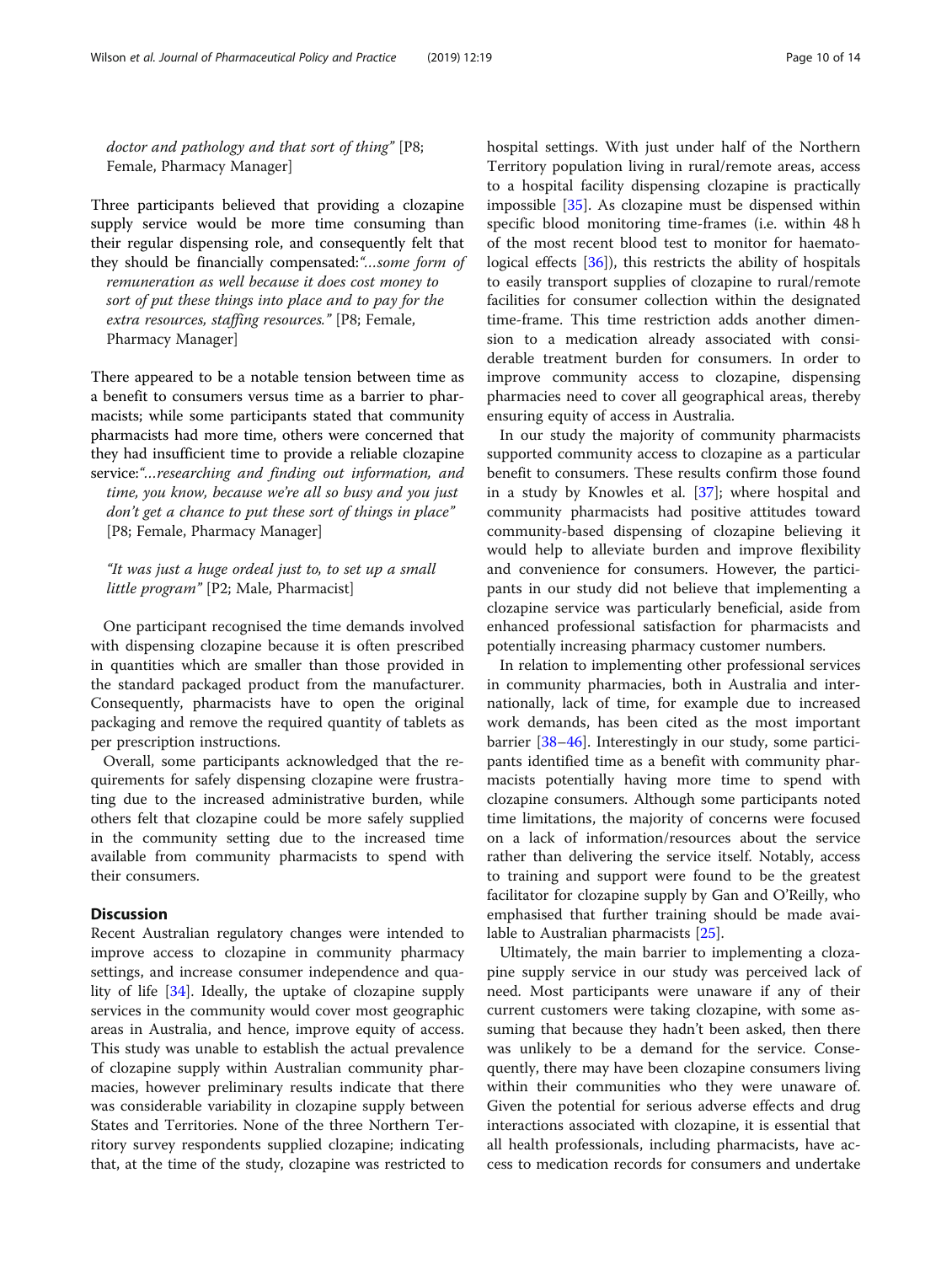medicines reconciliation. An Australian study by Murphy et al. [\[47](#page-13-0)] investigated the completeness and accuracy of medication records held by health professionals for clozapine consumers managed in a shared-care programme. Overall,  $91.4\%$   $(n = 32)$  of clozapine consumers had at least one discrepancy in their medication records,<sup>5</sup> with the majority  $(n = 127)$ ; 73.8%) of discrepancies due to medication omissions [[47\]](#page-13-0). Community pharmacy records had the highest rates of discrepancies, primarily omissions of clozapine, because this had been dispensed in the hospital setting [[47\]](#page-13-0). Therefore, community pharmacies were unable to check and identify any issues with concomitant medications because clozapine was not recorded in their dispensing system [\[47\]](#page-13-0). Supplying clozapine alongside all other prescribed medications for a consumer at their nominated community pharmacy would ensure that pharmacists have a complete medication record, thereby improving continuity of care and ensuring the safe and appropriate supply of all medications, including clozapine.

# Policy, practice and research implications

Most respondents currently providing a clozapine service indicated that either a mental health service or hospital had encouraged initiation; almost all consumers were referred to them by an external provider. However, there are currently no Australian national or regional registers/lists of community pharmacies providing a clozapine supply service that consumers or health professionals can refer to. As a result, consumers may be transitioned to hospital-preferred community pharmacies rather than a pharmacy of their own choice, or they may be expected to continue to obtain their clozapine treatment every four-weeks fourfrom the hospital even when they are living in the community. This situation is at odds with the purpose of the 2015 regulatory change to improve equity of access and reduce treatment burden. While noting pharmacists' concerns about safety, a recommendation from our study is to create an accessible registry of pharmacies supplying clozapine, which could also encompass other highly specialised medication, such as HIV and hepatitis B.

Although the majority of participants identified some of the operational steps and issues involved in a clozapine supply service, there was uncertainty overall as to how to implement the service. Furthermore, some pharmacists were unaware of the 2015 regulation changes, indicating that both healthcare professionals and consumers were not adequately informed of these changes and the associated service requirements. This lack of awareness is not altogether surprising, given that currently, there is no national standardised clozapine training or accreditation process available for Australian pharmacists.

Currently in Australia the community pharmacy as a business must be accredited to supply clozapine, not the individual community pharmacist [\[34\]](#page-13-0). Participants in our study raised concerns about untrained pharmacists employed at the pharmacy providing a clozapine service, despite the registration and monitoring requirements that have been put in place to minimise risks to consumers and ensure that clozapine is used as safely as possible. One possible option may be to coordinate joint primary care-based prescriber, pharmacist and secondary care mental health staff training sessions to encourage inter-professional learning and networking, and to ensure that eligible consumers are transferred to community-based care in a fully informed manner. Online training modules should be developed as face-to-face training sessions are often difficult (and expensive) for health professionals working in rural/remote areas. Clearly defined protocols related to dispensing procedures, legal requirements and clinical information also need to be created to support the implementation process for community pharmacists, in line with previous recommendations [[25\]](#page-12-0). Globally, Japan is the only country we could identify that had a standardised training program [[14](#page-12-0)]. Prescribers and dispensers must undergo a two to three hour e-learning program prior to prescribing or dispensing; however, the exact content of the training was not reported [[14\]](#page-12-0). Similar information could be sought from relevant overseas pro-grams such as the UK [\[48](#page-13-0)], NZ [\[49\]](#page-13-0), and from the in-house programs that are delivered by some hospital-based services around Australia (such as in South Australia [\[50](#page-13-0)]), to inform the development of standardised Australian clozapine supply protocols. Additionally, training for pharmacy support staff should be developed to ensure that they are aware of the monitoring and registration requirements for consumers prescribed clozapine; we were unable to identify any such training for pharmacy support staff.

During our telephone interviews, some participants compared clozapine supply services to OST, one of the first professional pharmacy services funded by the Australian Government [\[26\]](#page-12-0). OST is similar to the clozapine supply service in terms of its overall aim, i.e. to improve treatment access for vulnerable populations [\[26](#page-12-0)]. Similar to clozapine supply, OST is a non-compulsory service for Australian community pharmacies; it is estimated that only 40% of community pharmacies currently provide this service, resulting in treatment access issues [[51,](#page-13-0) [52\]](#page-13-0). Safety and security concerns have been commonly cited as barriers for the provision of OST [[26](#page-12-0), [44](#page-13-0), [53](#page-13-0)–[56\]](#page-13-0), as have pharmacists' attitudes [\[57](#page-13-0)–[59](#page-13-0)]. Similar concerns were raised by our study participants about a clozapine service. This finding is not surprising as mental health consumers typically experience stigma from health professionals, including community pharmacy staff [\[60](#page-13-0), [61](#page-13-0)]. Literature suggests that education and training significantly improves knowledge and reduces stigma in health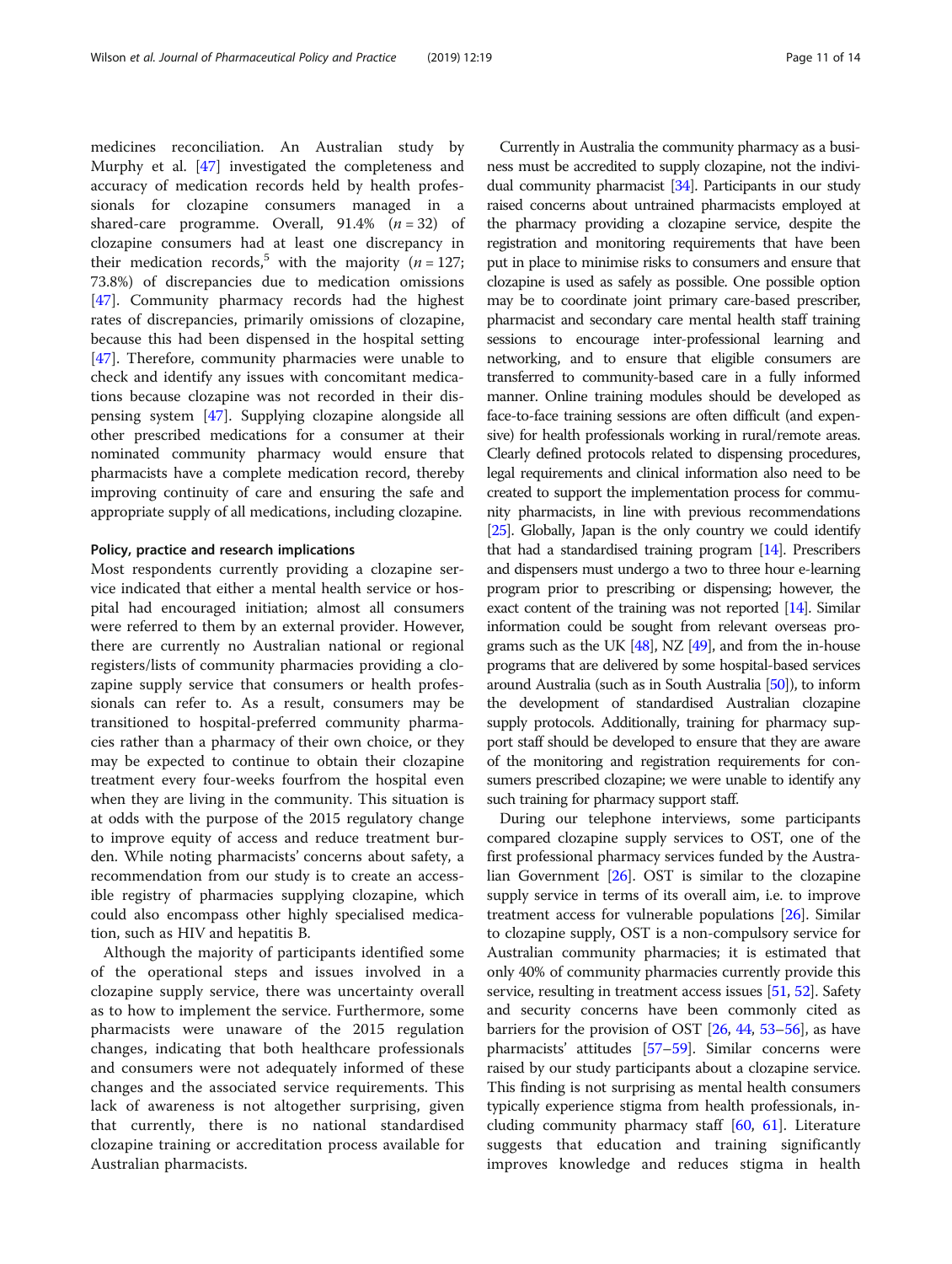professionals [\[62](#page-13-0), [63\]](#page-13-0). For this reason pharmacy staff may benefit from undertaking Mental Health First Aid training in order to improve their mental health literacy [\[64\]](#page-13-0).

Larger scale studies are needed to determine the actual uptake of clozapine supply services in Australian community pharmacies since the 2015 regulation changes. Given the inherent difficulty in accessing electronic contact details (e.g. email) to invite community pharmacists to participate in research, further support may be needed from clozapine manufacturers and professional organisations to facilitate such research. For example, the inclusion of clozapine services to the list of other professional services like OST and other mental health support listed in The Pharmacy Guild of Australia 'Find a Pharmacy Service' [[28\]](#page-12-0). In addition, this study did not explore the views and experiences of consumers who obtain their clozapine treatment from a community pharmacy, and so future research should focus on this aspect to ensure that the new regulations have had the intended effect of reducing treatment burden, and improving quality of life.

# Study limitations

This exploratory study has a number of limitations. Firstly, the low number of responses (265 representing approximately 5% of community pharmacies in Australia) meant that analysis was limited to descriptive statistics. However, just over half of the responses were from Queensland and New South Wales which is consistent with the representation of 50% of all Australian community pharmacies in these two states [\[30](#page-12-0), [31](#page-12-0)]. Secondly, it is possible that only pharmacists who were motivated and engaged responded to the survey, although we had an approximately 50:50 split with respondents who currently did, and those who did not, provide a clozapine service. This suggests that the survey was not only completed by pharmacists engaged in providing this new service and possibly more motivated to work with mental health consumers. However, more community pharmacies that did not provide the service may have disregarded the invitations to participate in the belief that the study was not relevant to them. The timing of data collection, throughout the December/ January summer holiday period, was also likely to have negatively impacted on the response rate, however we had limited flexibility in relation to the timing of the study as it was restricted by time-frame for the lead researcher completing the research in part fulfilment of her Master of Pharmacy degree. Importantly, the lack of a single electronic database of Australian community pharmacies, with email/phone contact details, meant that we employed a range of recruitment methods and hence it was not possible to calculate an overall response rate. Lastly, participant responses to both survey and

interview questions may have been influenced by a tendency to give socially desirable responses, introducing a potential bias.

# Conclusion

To our knowledge, this is the first study to explore the number and perspectives of non-providers of clozapine in Australian community pharmacies. Although regulatory changes aimed to improve access to clozapine, it is unclear if this has actually occurred; further work is needed to identify the actual rate of change. This is particularly important for more rural and remote areas of Australia. While a lack of time and remuneration are well-known barriers to implementing professional pharmacy services, this was not the case for a clozapine supply service; the predominant barrier was a lack of perceived consumer need. Raising awareness of this service to both consumers and other healthcare professionals, would help to ensure that eligible clozapine consumers can be transitioned to trained community-based pharmacy service providers with positive benefits to all concerned.

# **Endnotes**

<sup>1</sup>The Pharmaceutical Benefits Scheme (PBS) is an Australian Government Funded program which subsidises the price of listed medications and medical devices for Australian citizens. <sup>2</sup>

<sup>2</sup>Australia consists of several regions: Six states - New South Wales (NSW), Queensland (QLD), South Australia (SA), Tasmania (TAS), Victoria (VIC), Western Australia (WA); and two territories (Northern Territory and the Australian Capital Territory (ACT).

<sup>3</sup>The participant is referring to three days' supply of certain prescription medicines when the consumer does not have a valid prescription (i.e. in cases of urgent need). Clozapine is a Highly Specialised Drug and therefore can not be supplied in this way. <sup>4</sup>

<sup>4</sup>While at the time of the study the hospital did not have any protocols for community-based clozapine supply, there were procedures for clozapine supply within the hospital setting.

<sup>5</sup>Inconsistencies between two or more medication lists

#### Abbreviations

ACT: Australian capital territory; CPD: Continuing professional development; GP: General practitioner; HIV: Human immunodeficiency virus; NSW: New South Wales; NT: Northern Territory; NZ: New Zealand; OST: Opioid substitution therapy; PBS: Pharmaceutical benefits scheme; QLD: Queensland; SA: South Australia; TRS: Treatment –resistant schizophrenia; UK: United Kingdom; USA: United States of America; VIC: Victoria; WA: Western Australia

#### Acknowledgements

The authors would like to thank all pharmacy participants who completed the survey and interviews.

# Funding

The study received no funding of any kind.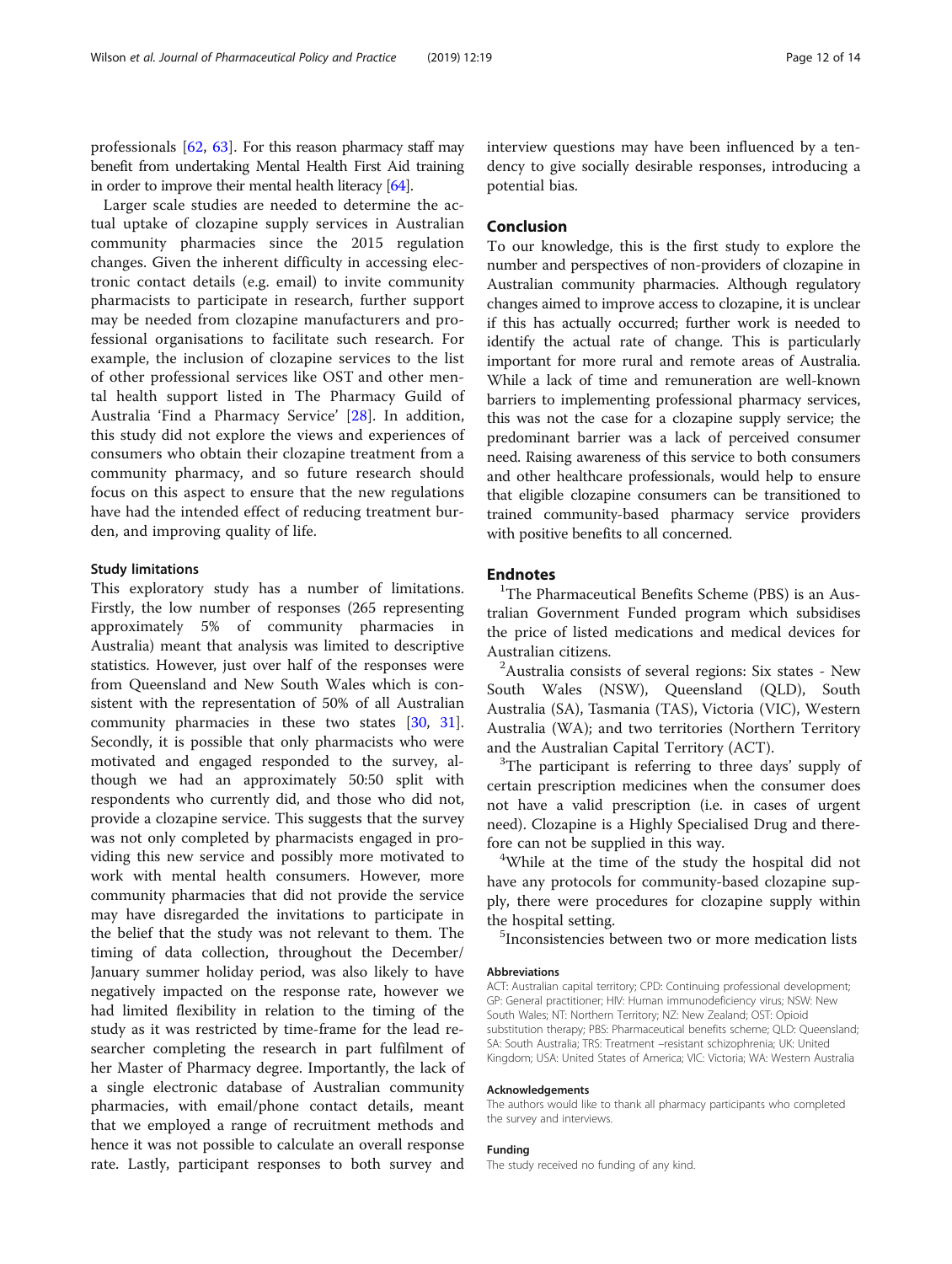# <span id="page-12-0"></span>Availability of data and materials

The datasets used and/or analysed during the current study are available from the corresponding author on reasonable request.

#### Authors' contributions

All authors contributed to the study design, ethics approval, and this manuscript. BW conducted and transcribed all the interviews, which were quality checked by SM. The analysis process was undertaken by BW and SM. All authors read and approved the final manuscript.

#### Ethics approval and consent to participate

This study has been approved by a Human Research Ethics Committee (GU Ref No: 2017/909).

# Consent for publication

Not applicable.

# Competing interests

The authors declare that they have no competing interests.

#### Publisher's Note

Springer Nature remains neutral with regard to jurisdictional claims in published maps and institutional affiliations.

#### Author details

<sup>1</sup>School of Pharmacy and Pharmacology, Griffith University, Gold Coast, Australia. <sup>2</sup>School of Pharmacy and Pharmacology, Quality Use of Medicines Network, Menzies Health Institute Queensland, Griffith University, Gold Coast, Australia. <sup>3</sup>School of Human Services and Social Work, Quality Use of Medicines Network, Menzies Health Institute Queensland, Griffith University, Brisbane, Australia. <sup>4</sup>Faculty of Medical and Health Sciences, University of Auckland, Auckland, New Zealand.

# Received: 2 January 2019 Accepted: 15 May 2019 Published online: 07 August 2019

#### References

- eTG Complete. Schizoprenia and related psychoses. 2017. [https://tgldcdp.tg.org.](https://tgldcdp.tg.org.au/viewTopic?topicfile=schizophrenia-and-related-psychoses&guidelineName=Psychotropic#toc_d1e1269) [au/viewTopic?topicfile=schizophrenia-and-related-psychoses&guidelineName=](https://tgldcdp.tg.org.au/viewTopic?topicfile=schizophrenia-and-related-psychoses&guidelineName=Psychotropic#toc_d1e1269) [Psychotropic#toc\\_d1e1269](https://tgldcdp.tg.org.au/viewTopic?topicfile=schizophrenia-and-related-psychoses&guidelineName=Psychotropic#toc_d1e1269). Accessed 9 Feb 2018.
- 2. Vos T, Flaxman AD, Naghavi M, Lozano R, Michaud C, Ezzati M, et al. Years lived with disability (YLDs) for 1160 sequelae of 289 diseases and injuries 1990–2010: a systematic analysis for the global burden of disease study 2010. Lancet. 2012;380(9859):2163–96. [https://doi.org/10.1016/S0140-](https://doi.org/10.1016/S0140-6736(12)61729-2) [6736\(12\)61729-2](https://doi.org/10.1016/S0140-6736(12)61729-2).
- 3. World Health Organisation. Schizophrenia. 2016. [http://www.who.int/](http://www.who.int/mental_health/management/schizophrenia/en/) [mental\\_health/management/schizophrenia/en/](http://www.who.int/mental_health/management/schizophrenia/en/). Accessed 9 Feb 2018.
- 4. National Institute for Health and Care Excellence (NICE). Treatment and care for adults with psychosis or schizophrenia. 2017. [https://pathways.nice.org.](https://pathways.nice.org.uk/pathways/psychosis-and-schizophrenia#path=view%3A/pathways/psychosis-and-schizophrenia/treatment-and-care-for-adults-with-psychosis-or-schizophrenia.xml&content=view-index) [uk/pathways/psychosis-and-schizophrenia#path=view%3A/pathways/](https://pathways.nice.org.uk/pathways/psychosis-and-schizophrenia#path=view%3A/pathways/psychosis-and-schizophrenia/treatment-and-care-for-adults-with-psychosis-or-schizophrenia.xml&content=view-index) [psychosis-and-schizophrenia/treatment-and-care-for-adults-with-psychosis](https://pathways.nice.org.uk/pathways/psychosis-and-schizophrenia#path=view%3A/pathways/psychosis-and-schizophrenia/treatment-and-care-for-adults-with-psychosis-or-schizophrenia.xml&content=view-index)[or-schizophrenia.xml&content=view-index.](https://pathways.nice.org.uk/pathways/psychosis-and-schizophrenia#path=view%3A/pathways/psychosis-and-schizophrenia/treatment-and-care-for-adults-with-psychosis-or-schizophrenia.xml&content=view-index) Accessed 9 Feb 2018.
- 5. Warnez S and Alessi-Severini S. Clozapine: a review of clinical practice guidelines and prescribing trends. BMC Psychiatry 2014;14(1):102. 10.1186/ 1471-244X-14-102.
- 6. Conley RR, Buchanan RW. Evaluation of treatment-resistant schizophrenia. Schizophr Bull. 1997;23(4):663–74. <https://doi.org/10.1093/schbul/23.4.663>.
- 7. Queensland Psychotrophic Medication Advisory Committee. Safe and quality use of clozapine therapy in mental health services. 2016. [https://](https://www.health.qld.gov.au/__data/assets/pdf_file/0025/625354/qh-gdl-437.pdf) [www.health.qld.gov.au/\\_\\_data/assets/pdf\\_file/0025/625354/qh-gdl-437.pdf.](https://www.health.qld.gov.au/__data/assets/pdf_file/0025/625354/qh-gdl-437.pdf) Accessed 9 Feb 2018.
- Kar N, Barreto S, Chandavarkar R. Clozapine monitoring in clinical practice: beyond the mandatory requirement. Clin Psychopharmacol Neurosci. 2016; 14(4):323–9. <https://doi.org/10.9758/cpn.2016.14.4.323>.
- 9. Tiihonen J, Lönnqvist J, Wahlbeck K, Klaukka T, Niskanen L, Tanskanen A, et al. 11-year follow-up of mortality in patients with schizophrenia: a population-based cohort study (FIN11 study). Lancet. 2009;374(9690):620–7. [https://doi.org/10.1016/S0140-6736\(09\)60742-X](https://doi.org/10.1016/S0140-6736(09)60742-X).
- 10. Sernyak MJ, Rosenheck RA. Antipsychotic use in the treatment of outpatients with schizophrenia in the VA from fiscal years 1999 to 2006. Psychiatr Serv. 2008;59(5):567–9. <https://doi.org/10.1176/ps.2008.59.5.567>.
- 11. Tang Y, Mao P-X, Jiang F, Chen Q, Wang C-Y, Cai Z-J, et al. Clozapine in China. Pharmacopsychiatry. 2008;41(01):1–9. <https://doi.org/10.1055/s-2007-993224>.
- 12. Forrester T, Siskind D, Winckel K, Wheeler A, Hollingworth S. Increasing clozapine dispensing trends in Queensland, Australia 2004-2013. Pharmacopsychiatry. 2015; 48(4–5):164–9. [https://doi.org/10.1055/s-0035-1554713.](https://doi.org/10.1055/s-0035-1554713)
- 13. Malalagama G, Bastiampillai T, Dhillon R. Clozapine prescription patterns in Australia over the last 10 years. Aust N Z J Psychiatry. 2011;45(6):498–9. [https://doi.org/10.3109/00048674.2011.561482.](https://doi.org/10.3109/00048674.2011.561482)
- 14. Nielsen J, Young C, Ifteni P, Kishimoto T, Xiang Y-T, Schulte PF, et al. Worldwide differences in regulations of clozapine use. CNS Drugs. 2016; 30(2):149. [https://doi.org/10.1007/s40263-016-0311-1.](https://doi.org/10.1007/s40263-016-0311-1)
- 15. Filia SL, Wheelhouse A, Lee SJ, Main M, de Castella A, Wilkins S, et al. Transitioning patients taking clozapine from the public to private/GP shared-care setting: barriers and criteria. Aust N Z J Psychiatry. 2012;46(3): 225–31. [https://doi.org/10.1177/0004867411433210.](https://doi.org/10.1177/0004867411433210)
- 16. The Australian Government Department of Health. Pharmaceutical Benefits Scheme (PBS): New options for clozapine maintenance supply. The Australian Government Department of Health. 2015. [https://www.pbs.gov.](https://www.pbs.gov.au/general/changes-to-certain-s100-programs/faqs-hsd-ca-clozapine-25-june-2015.pdf) [au/general/changes-to-certain-s100-programs/faqs-hsd-ca-clozapine-25](https://www.pbs.gov.au/general/changes-to-certain-s100-programs/faqs-hsd-ca-clozapine-25-june-2015.pdf) [june-2015.pdf](https://www.pbs.gov.au/general/changes-to-certain-s100-programs/faqs-hsd-ca-clozapine-25-june-2015.pdf) Accessed 20 Nov 2018.
- 17. Sav A, King MA, Whitty JA, Kendall E, McMillan SS, Kelly F, et al. Burden of treatment for chronic illness: a concept analysis and review of the literature. Health Expect. 2015;18(3):312–24. <https://doi.org/10.1111/hex.12046>.
- 18. Tran V. Burden of treatment: the work of being a patient. 2015. [https://](https://minimallydisruptivemedicine.org/2015/06/29/burden-of-treatment-the-work-of-being-a-patient/) [minimallydisruptivemedicine.org/2015/06/29/burden-of-treatment-the-work](https://minimallydisruptivemedicine.org/2015/06/29/burden-of-treatment-the-work-of-being-a-patient/)[of-being-a-patient/.](https://minimallydisruptivemedicine.org/2015/06/29/burden-of-treatment-the-work-of-being-a-patient/) Accessed 9 Feb 2018.
- 19. Murphy K, Coombes I, McMillan S, Wheeler A. Clozapine and shared care: the consumer experience. Aust J Prim Health. 2018. [https://doi.org/10.1071/](https://doi.org/10.1071/PY18055) [PY18055.](https://doi.org/10.1071/PY18055)
- 20. Bjorksten C. The impact of new PBS listings for clozapine perspective of the senior HNE mental Health pharmacist at the mater campus in Newcastle. Society of Hospital Pharmacists of Austalia Bulletin. 2015:22.
- 21. Commonwealth of Australia. Review of pharmacy remuneration and regulation final report. 2017. [http://www.health.gov.au/internet/main/publishing.nsf/](http://www.health.gov.au/internet/main/publishing.nsf/content/7E5846EB2D7BA299CA257F5C007C0E21/File/review-of-pharmacy-remuneration-and-regulation-final-report.pdf) [content/7E5846EB2D7BA299CA257F5C007C0E21/\\$File/review-of-pharmacy](http://www.health.gov.au/internet/main/publishing.nsf/content/7E5846EB2D7BA299CA257F5C007C0E21/File/review-of-pharmacy-remuneration-and-regulation-final-report.pdf)[remuneration-and-regulation-final-report.pdf.](http://www.health.gov.au/internet/main/publishing.nsf/content/7E5846EB2D7BA299CA257F5C007C0E21/File/review-of-pharmacy-remuneration-and-regulation-final-report.pdf) Accessed 22 Nov 2018.
- 22. Pharmacy Board of Australia. Pharmacy Board of Australia Registrant Data. 2018. [https://www.pharmacyboard.gov.au/about/statistics.aspx.](https://www.pharmacyboard.gov.au/about/statistics.aspx) Accessed 22 Nov 2018.
- 23. Australian Government Department of Health. Senate inquiry on the effect of red tape on pharmacy rules. 2017. [https://www.aph.gov.au/](https://www.aph.gov.au/Parliamentary_Business/Committees/Senate/Red_Tape/Pharmacyrules) [Parliamentary\\_Business/Committees/Senate/Red\\_Tape/Pharmacyrules](https://www.aph.gov.au/Parliamentary_Business/Committees/Senate/Red_Tape/Pharmacyrules). Accessed 22 Nov 2018.
- 24. The Pharmacy Guild of Australia. Community pharmacies a health care hub. 2018. [https://www.guild.org.au/about-us/supporting-community](https://www.guild.org.au/about-us/supporting-community-pharmacies)[pharmacies](https://www.guild.org.au/about-us/supporting-community-pharmacies) Accessed 22 Nov 2018.
- 25. Gan YL, O'Reilly CL. Community pharmacists' attitudes and opinions towards supplying clozapine. Int J Clin Pharm. 2018. [https://doi.org/10.1007/](https://doi.org/10.1007/s11096-018-0676-y) [s11096-018-0676-y.](https://doi.org/10.1007/s11096-018-0676-y)
- 26. Chaar BB, Wang H, Day CA, Hanrahan JR, Winstock AR, Fois R. Factors influencing pharmacy services in opioid substitution treatment. Drug Alcohol Rev. 2013;32(4):426–34. <https://doi.org/10.1111/dar.12032>.
- 27. Treloar C, Newland J, Rance J, Hopwood M. Uptake and delivery of hepatitis C treatment in opiate substitution treatment: perceptions of clients and health professionals. J Viral Hepat. 2010;17(12):839–44. [https://doi.org/10.](https://doi.org/10.1111/j.1365-2893.2009.01250.x) [1111/j.1365-2893.2009.01250.x](https://doi.org/10.1111/j.1365-2893.2009.01250.x).
- 28. The Pharmacy Guild of Australia. Find a pharmacy. 2017. [https://www.](https://www.findapharmacy.com.au/home) [findapharmacy.com.au/home](https://www.findapharmacy.com.au/home) Accessed 28 Nov 2018.
- 29. Braun V, Clarke V. Using thematic analysis in psychology. Qual Res Psychol. 2006;3(2):77–101.
- 30. Queensland Parliament. Health, communities, disability services and domestic and family violence prevention commitee. Inquiry into the establishment of a pharmacy council and pharmacy ownership in Queensland. 2018. [https://www.parliament.qld.gov.au/Documents/](https://www.parliament.qld.gov.au/Documents/TableOffice/TabledPapers/2018/5618T747.pdf) [TableOffice/TabledPapers/2018/5618T747.pdf](https://www.parliament.qld.gov.au/Documents/TableOffice/TabledPapers/2018/5618T747.pdf). Accessed 23 May 2019.
- 31. Pharmacy Council of New South Wales. 2018. [https://www.registersearch.](https://www.registersearch.net/v2/search.php) [net/v2/search.php](https://www.registersearch.net/v2/search.php) Accessed 22 Nov 2018.
- 32. Australian Government Department of Health and Sixth Community Pharmacy Agreement. MedsCheck and Diabetes MedsCheck. 2015. [http://](http://6cpa.com.au/medication-management-programs/medscheck-diabetes-medscheck/) [6cpa.com.au/medication-management-programs/medscheck-diabetes](http://6cpa.com.au/medication-management-programs/medscheck-diabetes-medscheck/)[medscheck/](http://6cpa.com.au/medication-management-programs/medscheck-diabetes-medscheck/) Accessed 22 Nov 2018.